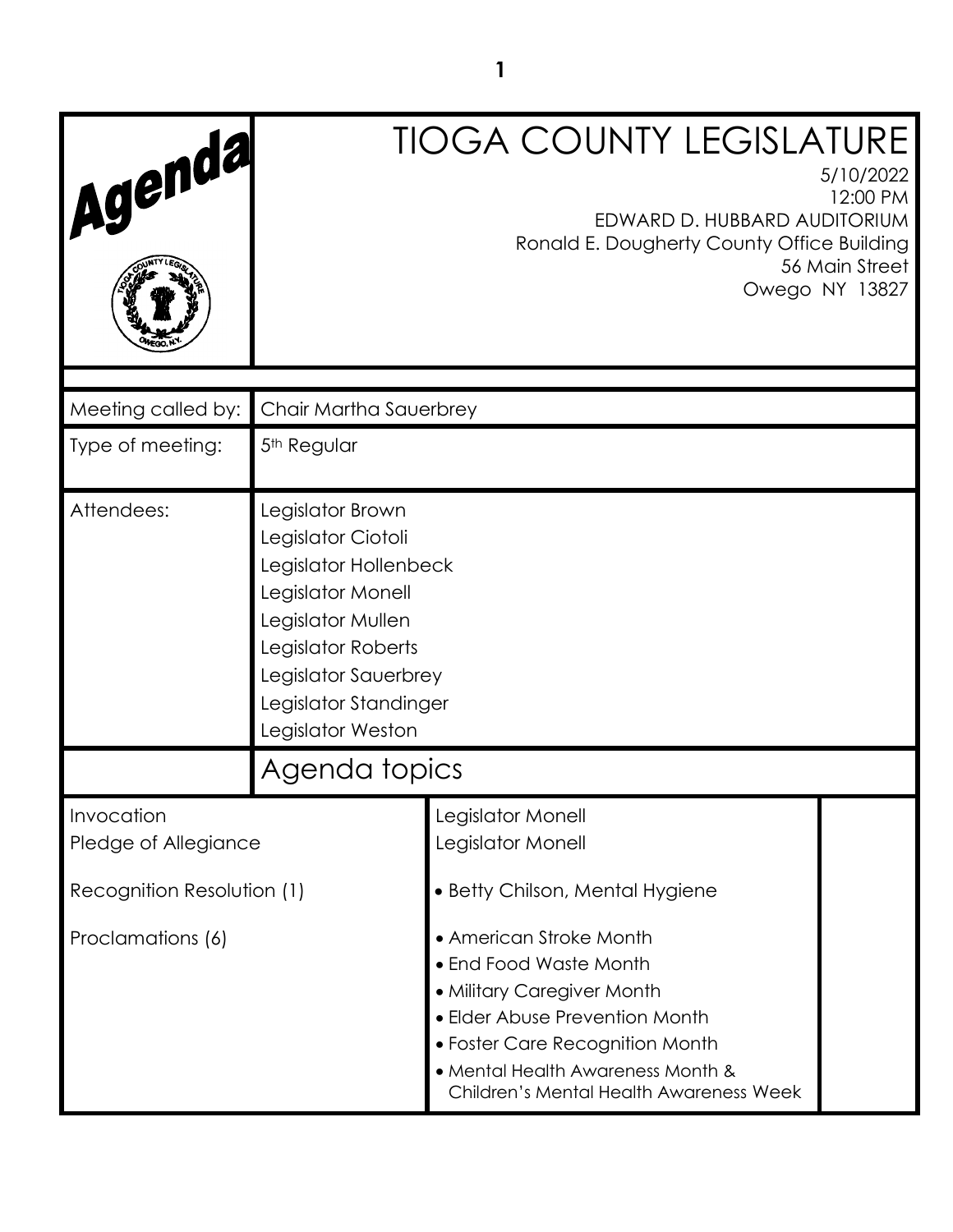| Privilege of the Floor<br>Approval of Minutes<br>Petitions, Communications & Notices<br>Appointments/Reappointments<br><b>Reports Standing Committees</b> |                                                                                                                                                       | April 12 and 21, 2022                                                                                                                                                                                                                                                                                                                                                                                                                                                                                                                                                                                                                                                                                                                                                                                                                                                                                                                                                                                                                                                                                                                                                                                                                                                                                                                                                                                                                                                                                                                         |  |
|-----------------------------------------------------------------------------------------------------------------------------------------------------------|-------------------------------------------------------------------------------------------------------------------------------------------------------|-----------------------------------------------------------------------------------------------------------------------------------------------------------------------------------------------------------------------------------------------------------------------------------------------------------------------------------------------------------------------------------------------------------------------------------------------------------------------------------------------------------------------------------------------------------------------------------------------------------------------------------------------------------------------------------------------------------------------------------------------------------------------------------------------------------------------------------------------------------------------------------------------------------------------------------------------------------------------------------------------------------------------------------------------------------------------------------------------------------------------------------------------------------------------------------------------------------------------------------------------------------------------------------------------------------------------------------------------------------------------------------------------------------------------------------------------------------------------------------------------------------------------------------------------|--|
| <b>RESOLUTIONS:</b>                                                                                                                                       | 4. Mortgage Tax Distribution<br><b>Activities</b><br>Mental Hygiene<br><b>Emergency Services</b><br>Software<br>Space<br><b>Construction Contract</b> | 1. Appoint Director at Large - Soil & Water Conservation District<br>2. Resolution Reappointing Member to Community Services Board<br>3. Resolution Reappointing Member to Community Services Board<br>5. Approve Alternatives to Incarceration 2022-2023 Service Plan<br>6. Transfer of Funds/Fund Self-Insurance Plan Reserve<br>7. Apportioning Forfeiture of Crime Proceeds for Drug Enforcement<br>8. Appropriation of Funds, Transfer of Funds, and Budget Modification-<br>9. Amend 2022 Budget - Social Services<br>10. Amend 2022 Budget & Appropriate Funds - Public Health<br>11. Re-Establish Prior Year 2021 Capital Equipment Funds and<br>Amend 2022 Budget - Public Health<br>12. Amend 2022 Budget and Transfer Funds - Public Works<br>13. Requesting Tioga County Veterans' Service Agency be Allowed to<br>Pursue a Grant Known as SSG Fox Suicide Prevention Grant<br>14. Authorize the Submission of Statewide Interoperable<br>Communications Formula Grant Application (SICG 22) - Office of<br>15. Amend Resolution #291-19 Authorize Amended Agreement with<br>Motorola Solutions Change Order #3 - Emergency Management<br>16. Authorize Migration to Hosted Platform for Automon Probation<br>17. Authorize Contract with Cornell Cooperative Extension for Kitchen<br>18. Authorization to Renew Contract with TK Elevator<br>19. Award Bridge Preventative Maintenance Plan VIII; PIN 9754.57<br>20. Award HVAC Contract for County Office Building<br>21. Authorize Out of Title Pay - Public Works Department |  |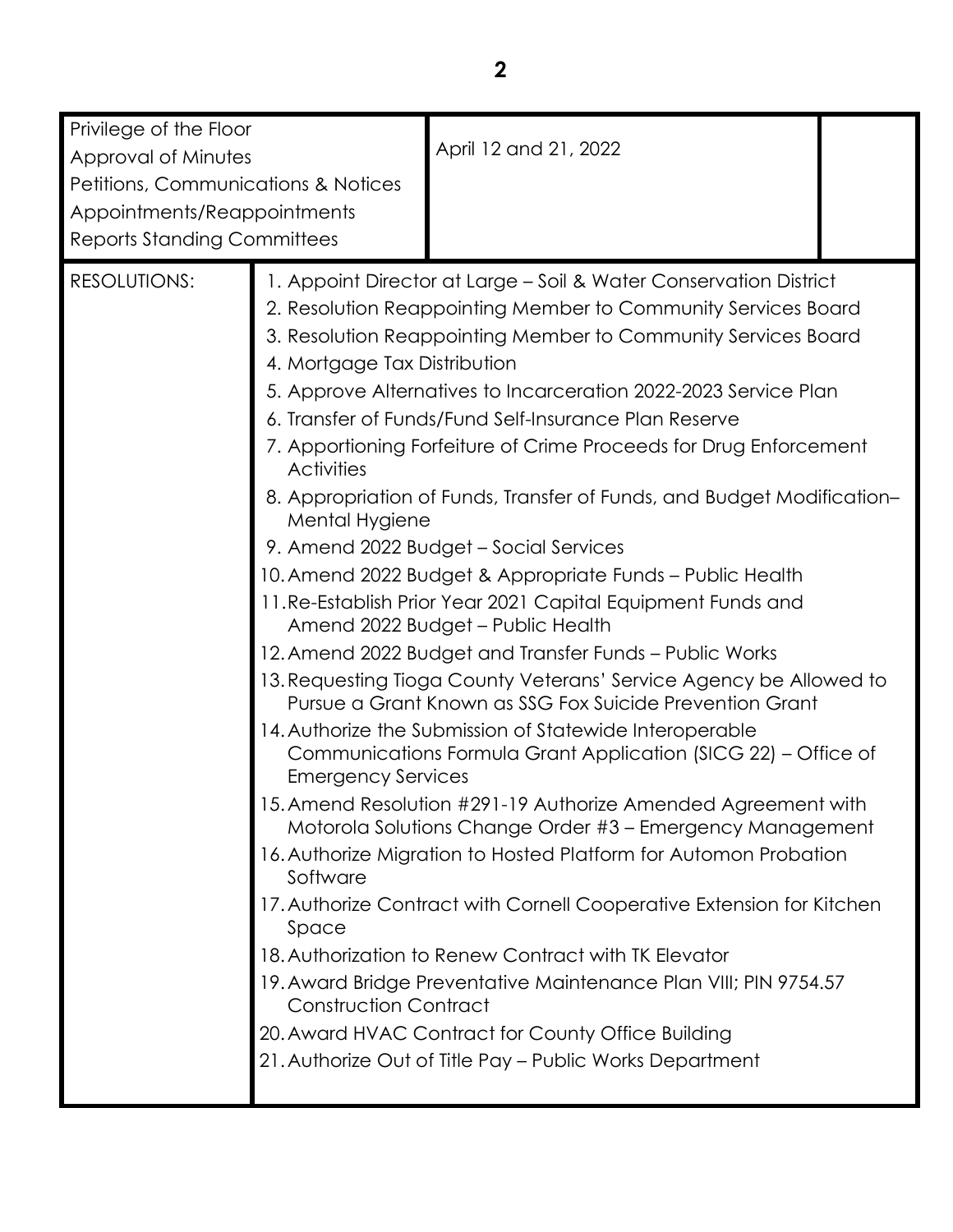| 22. Authorize Wage Reallocations within CSEA Salary Schedule -<br>Public Works                                                                             |
|------------------------------------------------------------------------------------------------------------------------------------------------------------|
| 23. Authorize Temporary Stipend (Treasurer's Office)<br>24. Appointment of Board of Elections Drivers PT<br>25. Standard Work Day and Reporting Resolution |
|                                                                                                                                                            |
|                                                                                                                                                            |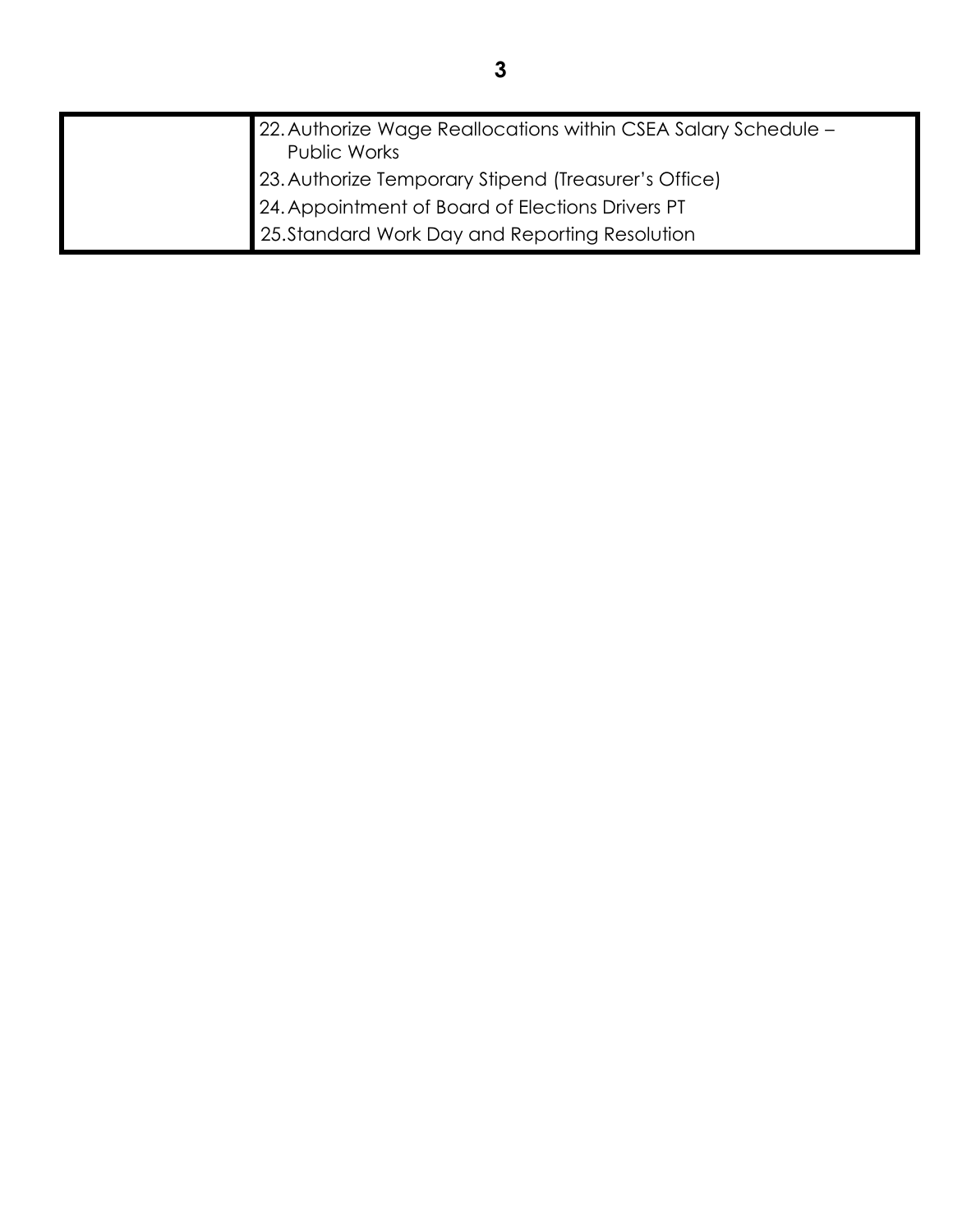REFERRED TO: HEALTH & HUMAN SERVICES COMMITTEE

RESOLUTION NO. –22 RECOGNITION OF BETTY CHILSON'S 24 YEARS OF DEDICATED SERVICE TO THE TIOGA COUNTY DEPARTMENT OF MENTAL HYGIENE

WHEREAS: Betty Chilson was hired as a part-time Typist with the Tiers Program on January 29, 1992, transferred to Mental Hygiene on January 1, 1994 as a parttime Typist and was promoted to full-time Account Clerk Typist on May 5, 1999. On January 25, 2017 her title changed to Accounting Associate l with Tioga County Department of Mental Hygiene; the position she still holds; and

WHEREAS: Betty Chilson has been extremely dedicated, loyal and professional in the performance of her duties and responsibilities during the past 24 years to the Mental Hygiene Department. She has earned the respect of her director, colleagues and peers throughout Tioga County; and

WHEREAS: Ms. Chilson will retire on June 30, 2022; therefore be it

RESOLVED: That the Tioga County Legislature, on its own behalf, as well as on behalf of the citizens of Tioga County, express sincere gratitude to Betty Chilson for her 24 years of dedicated and loyal service to the residents of Tioga County; and be it further

RESOLVED: That this resolution be spread upon the minutes of this meeting and a certified copy be presented to this outstanding employee, Betty Chilson.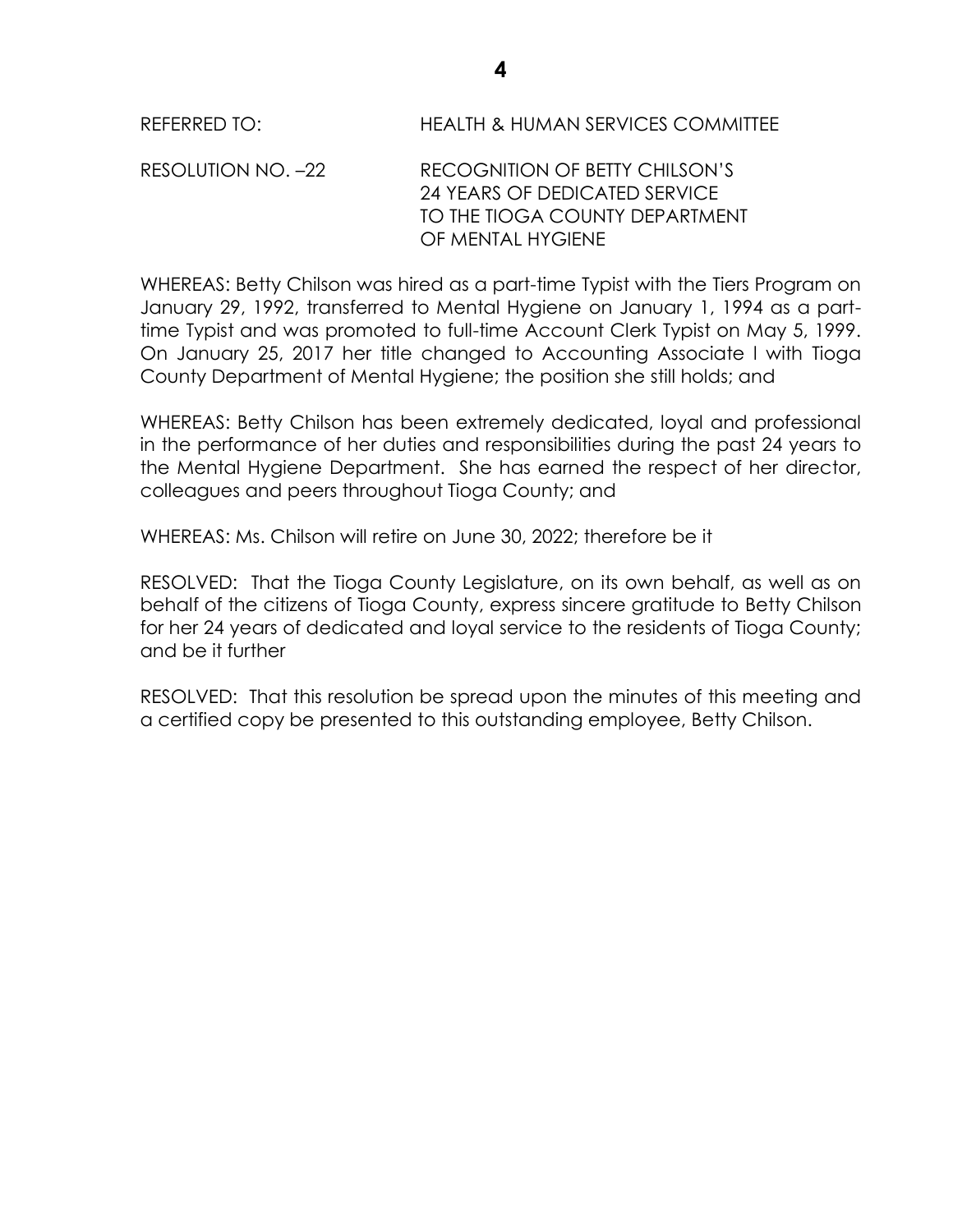### **COUNTY OF TIOGA EXECUTIVE PROCLAMATION**

WHEREAS: Stroke is a leading cause of serious long-term disability and the fifth leading cause of death in the United States, killing over 150,000 people nationwide and more than 20 citizens of Tioga County each year; and

WHEREAS: Three out of every four strokes in the United States occur as new or first-time strokes; and

WHEREAS: Strokes can occur at anytime, anywhere, to any person and we all likely know someone who has been affected by a stroke; and

WHEREAS: Warning signs of stroke include sudden numbness or weakness of the face, arm or leg, especially on one side of the body; sudden confusion, trouble speaking or understanding; sudden trouble seeing in one or both eyes; sudden trouble walking, dizziness, loss of balance or coordination; and sudden severe headache with no known cause; and

WHEREAS: Ninety-three percent of Americans recognized that sudden numbness on one side is a symptom of stroke, but only 38% were aware of all major symptoms and knew to call 9-1-1 when someone was having a stroke; and

WHEREAS: Patients who arrive at the emergency room within 3 hours of their first symptoms often have less disability 3 months after a stroke than those who received delayed care; and

WHEREAS: New and effective treatments have been developed to treat and minimize the severity and damaging effect of strokes, but much more research is needed, therefore

THE TIOGA COUNTY LEGISLATURE, County of Tioga, does hereby proclaim the month of May 2022 as:

# **AMERICAN STROKE MONTH IN TIOGA COUNTY**

and urges all the citizens of our County to familiarize themselves with the risk factors associated with stroke, recognize the warning signs and symptoms, and on the first signs of a stroke dial 9-1-1 immediately so that we might begin to reduce the devastating effects of stroke on our population.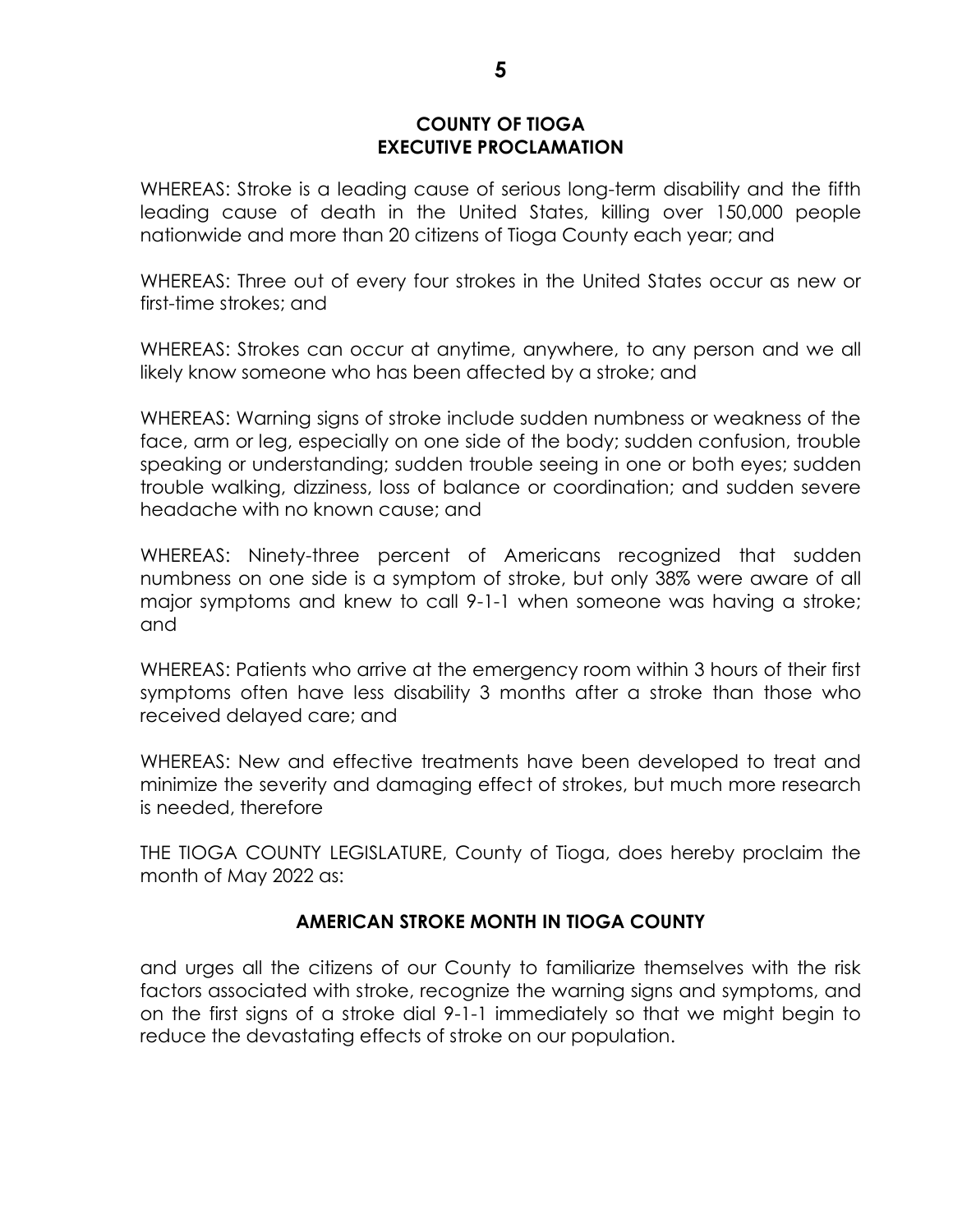## **COUNTY OF TIOGA EXECUTIVE PROCLAMATION**

WHEREAS: According to the United States Department of Agriculture (USDA), food waste is estimated at between 30%-40% of the food supply in the United States; and

WHEREAS: Food waste has detrimental impacts on society, as the resources used to produce and transport food, such as land, water, labor, and energy go to waste; and

WHEREAS: Safe and healthful food that is currently being thrown away could be used to help feed the 10% of food insecure Tioga County residents; and

WHEREAS: Food waste can occur at any stage in the production process. Common causes of food waste include spoilage, exposure to pests or toxins, equipment malfunction, temperature control issues, or the removal of produce that is safe to be eaten but looks undesirable or abnormal; and

WHEREAS: Consumers contribute to food waste by buying or cooking more food than necessary and choosing to throw out the leftovers; and

WHEREAS: The USDA and Environmental Protection Agency (EPA) have set a goal to decrease food waste by 50% by the year 2030; and

WHEREAS: We can all help to reduce food waste by planning meals and creating shopping lists, preparing perishable foods soon after shopping, being mindful of ingredients or leftovers that need to be used, and composting food that can no longer be eaten; and

WHEREAS: Tioga County Public Health in partnership with Tioga County Sustainability strive to provide education and outreach on reducing food waste to achieve a healthier and more sustainable Tioga County; now therefore

The TIOGA COUNTY LEGISLATURE, County of Tioga, does hereby proclaim the month of May 2022 as:

# **END FOOD WASTE MONTH**

and urges all residents to take steps to minimize the amount of food wasted in their household.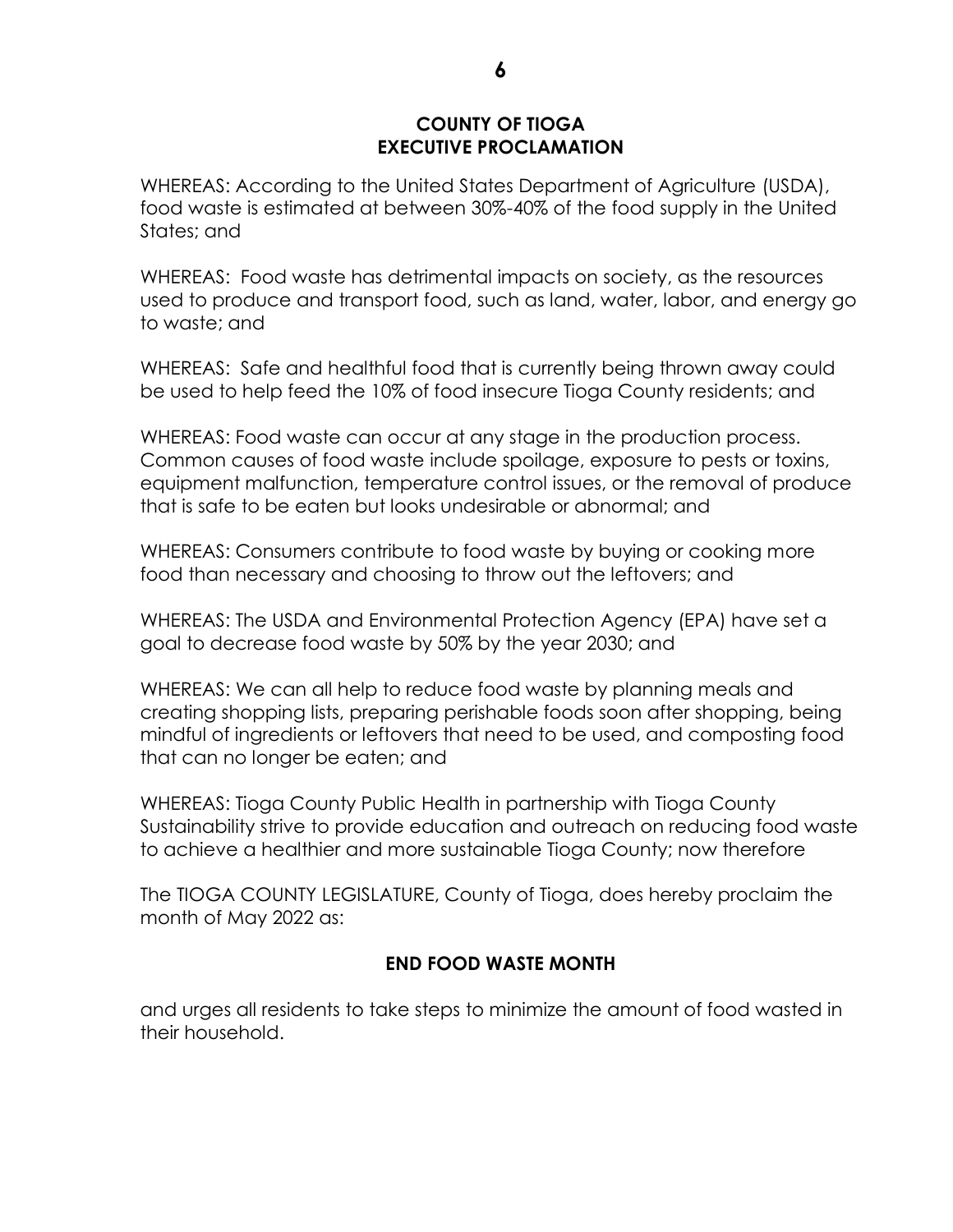# **COUNTY OF TIOGA EXECUTIVE PROCLAMATION**

WHEREAS: May is Month of the Military Caregiver; and

WHEREAS: Tioga County has 3,475 veterans living here, many of whom have serious service connected disabilities, requiring the care of another person; and

WHEREAS: There are 5.5 million military and veteran caregivers in our country, 97% of them are women, 10% are veterans themselves, 1/3 of them have no health insurance, and over half have given up their careers to care for their wounded warrior; and

WHEREAS: These caregivers have no formal training, they average 20-30 hours per week caring for America's Heroes, the isolation and stress and strain is often overwhelming but still they forge on; let us ask who these hidden heroes are: they are spouses, partners, mothers, sisters, aunts, nieces, daughters and granddaughters – they sacrifice their time, their jobs, their health to provide services worth billions of dollars but receive little recognition, support or thanks from a Nation who owes them so much; now therefore

THE TIOGA COUNTY LEGISLATURE does hereby proclaim the month of May 2022 to be

# **Military Caregiver Month**

in Tioga County to honor and thank those who give so much to care for our nation's warriors and encourages Tioga County citizens to recognize and thank those silent, hidden heroes……our military and veteran caregivers!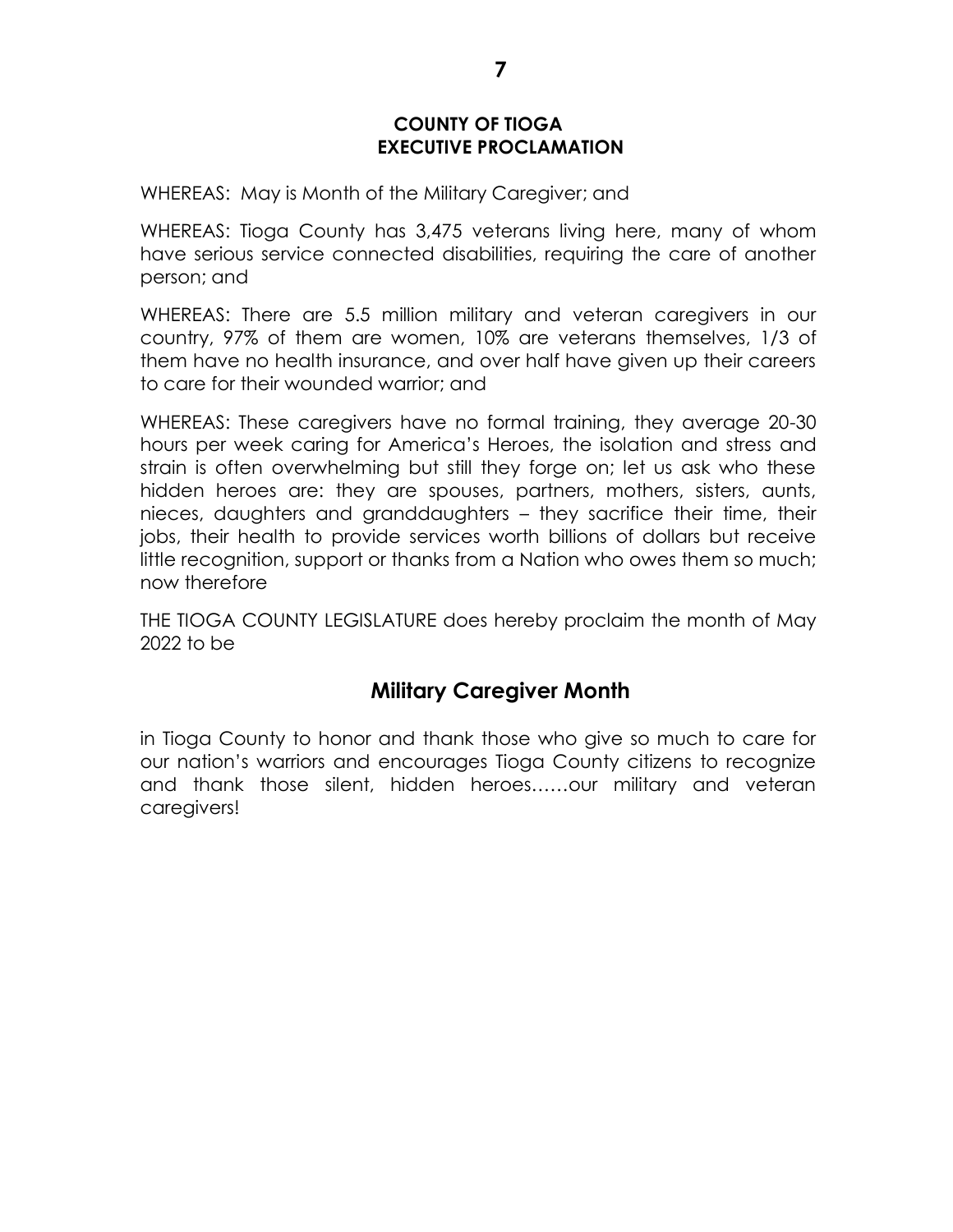### **COUNTY OF TIOGA EXECUTIVE PROCLAMATION**

WHEREAS: People who are elderly or have disabilities have contributed to the general welfare of Tioga County by helping to preserve customs, convictions, and traditions of many people from diverse backgrounds; and

WHEREAS: These residents are vital and integral members of our society and their wisdom and experience have enriched our lives; and

WHEREAS: The health and well-being of disabled and elderly people in our county should be one of our highest priorities and of concern to all Americans; and

WHEREAS: People who are elderly or have disabilities are among the most important resources of our county, and it is fitting that we recognize the need to protect their health, safety, and rights; and

WHEREAS: Abuse of the elderly and people with disabilities in domestic and institutional settings is a wide-spread problem, affecting hundreds of thousands of people across the country; and

WHEREAS: Elder abuse is underreported because the elderly who are being abused find it very difficult to tell anyone and are usually ashamed and sometimes afraid; and

WHEREAS: Elder abuse happens to men and women of all income levels, all cultural and ethnic groups, whether they are in good health or incapacitated in some way, in poor neighborhoods and in suburbia; and

WHEREAS: Many of the cases investigated by Adult Protective Services in New York involve self-neglect or financial exploitation and it is our duty as citizens to reach out to people in need; now therefore

THE TIOGA COUNTY LEGISLATURE does hereby proclaim the month of May 2022 to be

# **Elder Abuse Prevention Month**

in Tioga County and urge all citizens to work together to help reduce abuse and neglect of people who are elderly or have disabilities.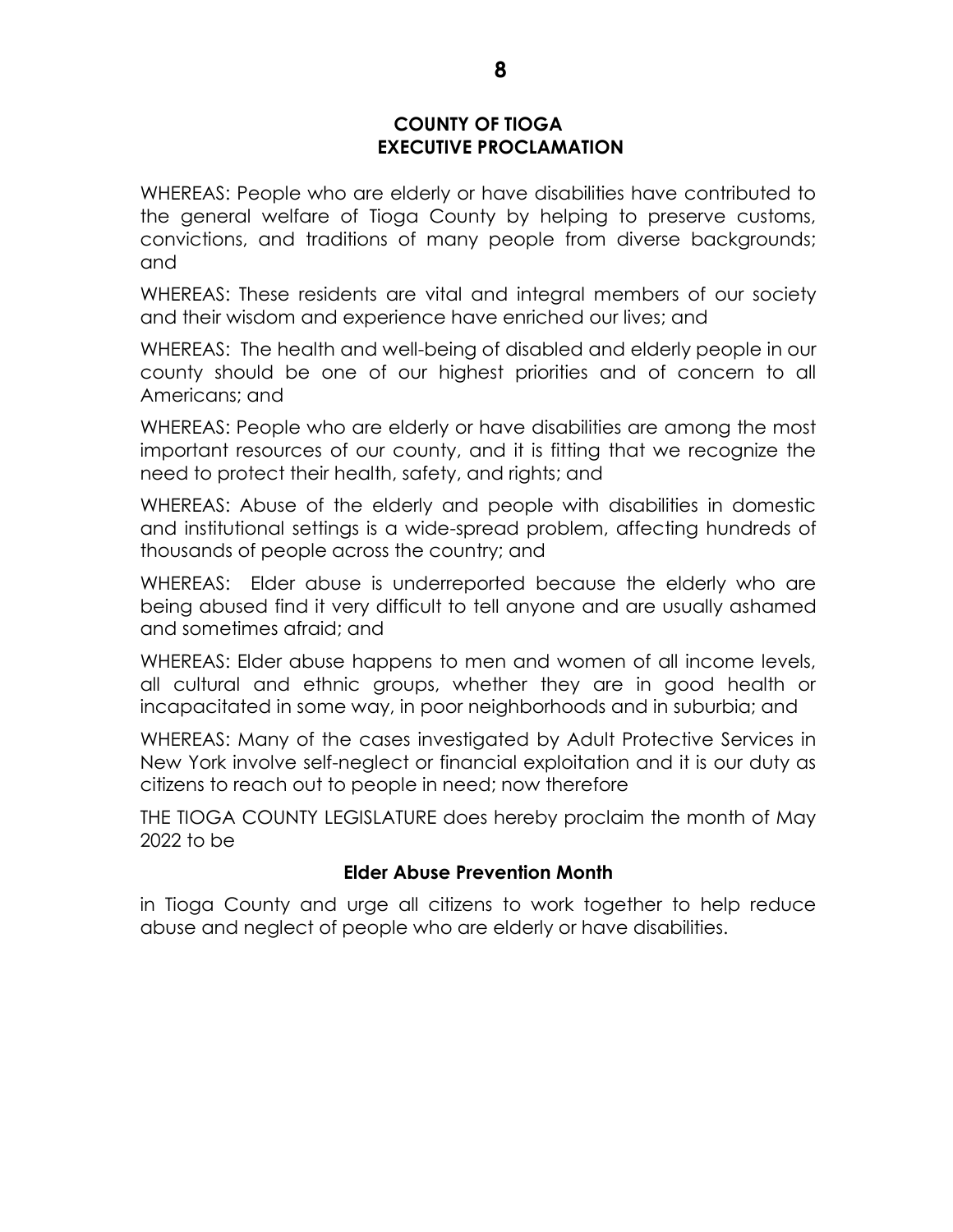# **COUNTY OF TIOGA EXECUTIVE PROCLAMATION**

## **FOSTER CARE RECOGNITION MONTH PROCLAMATION**

WHEREAS: The Tioga County foster family serves as a source of safety, love, selfesteem, and support for children in Tioga County; and

WHEREAS: There are 45 children in foster care in Tioga County, 36 of these children are in foster homes, with 15 being in relative foster home placements; and

WHEREAS: We have 21 certified foster homes in Tioga County with 12 of them being approved relative homes; and

WHEREAS: Numerous public and private agencies work to increase the public's awareness of the needs of children in foster care, and the enduring and valuable contribution of foster parents; and

WHEREAS: It is appropriate to recognize all those who volunteer their talents and energies on behalf of children in foster care, the foster parents who serve these children and the professional staff dedicated to ensuring these children have a stable and safe foster family environment; now therefore

THE TIOGA COUNTY LEGISLATURE hereby proclaims May 2022, as

# **FOSTER CARE RECOGNITION MONTH**

in Tioga County and call upon all citizens, community agencies, religious organizations, medical facilities, and businesses to increase their participation in our efforts to recognize foster parents in Tioga County.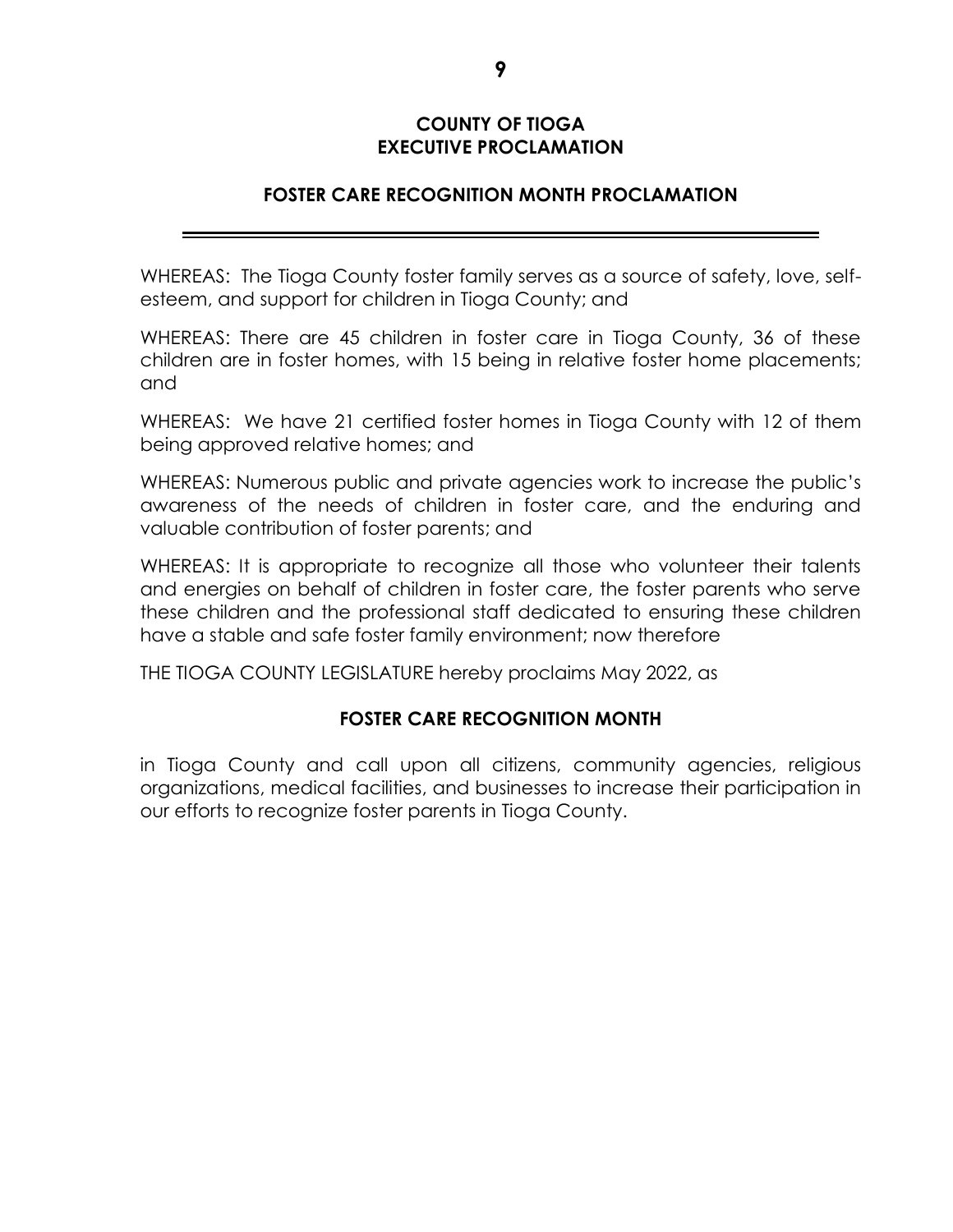## **COUNTY OF TIOGA EXECUTIVE PROCLAMATION**

*Mental Health Awareness Month & Children's Mental Health Awareness Week* 

WHEREAS: The citizens of Tioga County value the overall health and well-being of all the residents of Tioga County they are proud to support the observance of Mental Health Awareness Month and Children's Mental Health Week; and

WHEREAS: Mental Health is essential to everyone's overall health and wellbeing; and

WHEREAS: Mental illness is the leading illness-related cause of disability, a major cause of death through suicide, a factor in school failure, a contributor of poor overall health, incarceration, and homelessness; and

WHEREAS: Mental illness in adults and serious emotional and mental health disorders in children and youth are real and treatable; and

WHEREAS: There is evidence that early intervention, family-centered care for children, and person centered treatment for adults can result in reduction and management of symptoms such that individuals with mental illness can live full, productive and meaningful lives in their communities; and

WHEREAS: Children and youth with mental health challenges, along with their families, deserve access to services and supports that are family driven, youth guided and culturally appropriate; and

WHEREAS: There is an expectation of hope, healing and recovery for the citizens of Tioga County who experience symptoms of mental illness; and

WHEREAS: Tioga County has made a commitment to a community-based system of care that promotes values of acceptance, dignity and social inclusion for individuals of all ages; now therefore

THE TIOGA COUNTY LEGISLATURE does hereby ask all residents of our County to join in declaring May 2022 as *Mental Health Awareness Month* and May 1st – 5th, 2022 as *Children's Mental Health Awareness Week* in Tioga County.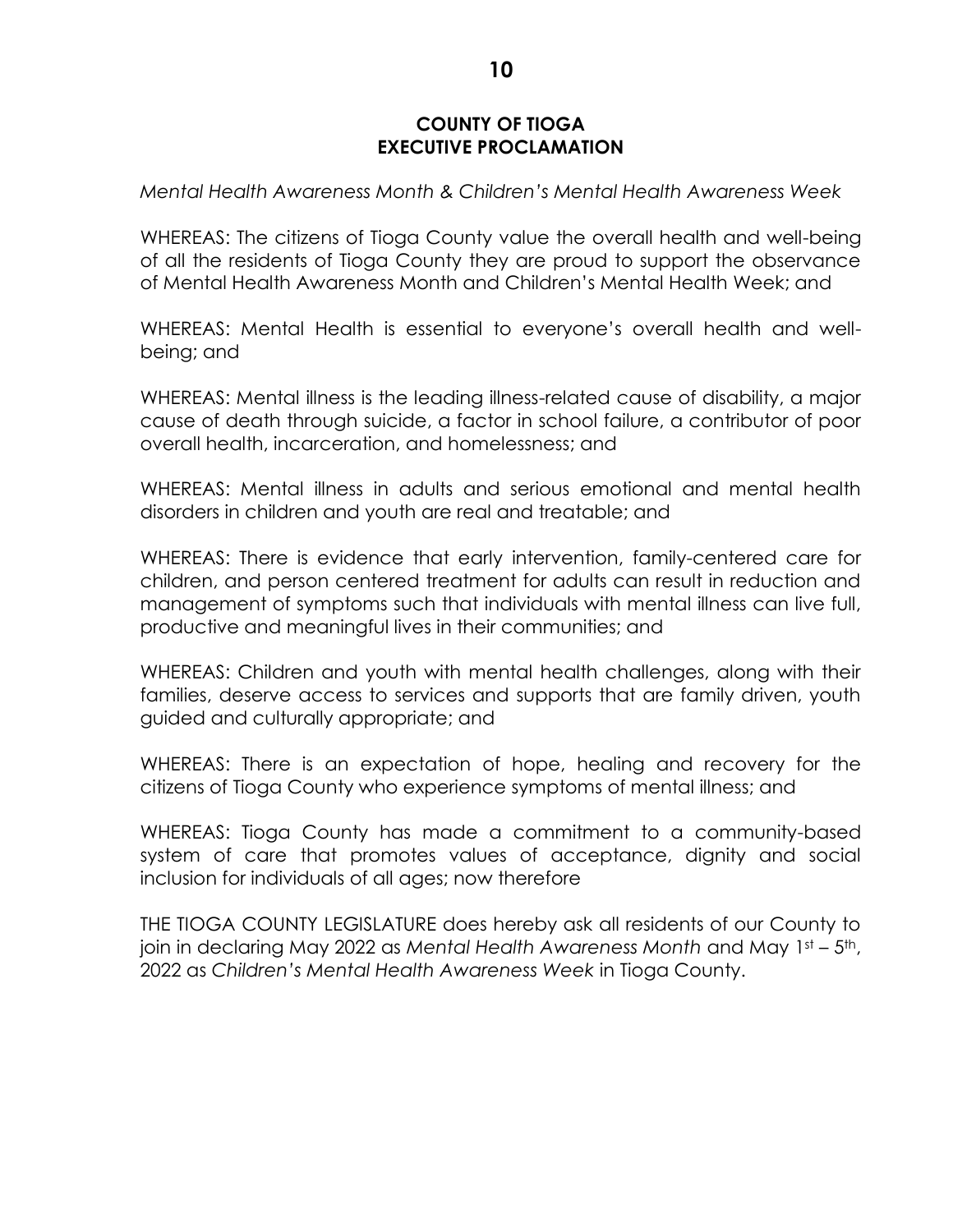#### REFERRED TO: LEGISLATIVE WORKSESSION

RESOLUTION NO. -22 APPOINT DIRECTOR AT LARGE SOIL & WATER CONSERVATION DISTRICT

WHEREAS: A Director at Large vacancy exists on the Tioga County Soil & Water Conservation District Board due to the passing of Ronald E. Dougherty on November 23, 2021; and

WHEREAS: The Tioga County Soil & Water Conservation District has found a candidate who is willing and able to fill this vacancy for the unexpired term of January 1, 2021 through December 31, 2023; therefore be it

RESOLVED: That the Tioga County Legislature hereby appoints Eileen Selnekovic as the Director at Large to the Tioga County Soil & Water Conservation District Board to fill the remainder of Mr. Dougherty's unexpired term of January 1, 2021 – December 31, 2023, effective May 11, 2022.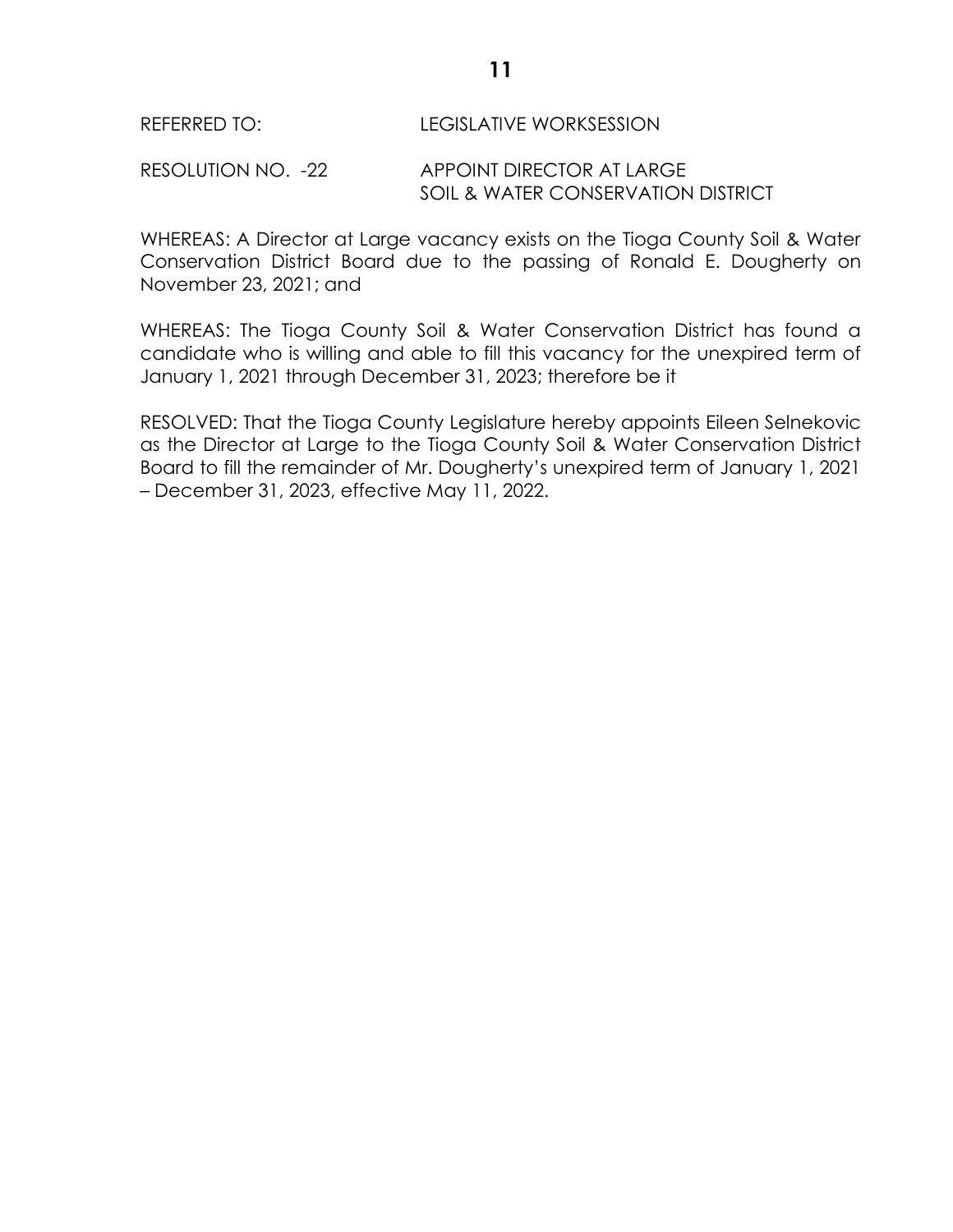RESOLUTION NO. -22 RESOLUTION REAPPOINTING MEMBER TO COMMUNITY SERVICES BOARD

WHEREAS: Shawn Nalepa's appointment to the Community Services Board will expire on May 31st, 2022; and

WHEREAS: The Community Services Board has recommended Shawn Nalepa's reappointment; and

WHEREAS: Section Article 41.11 (d) of the Mental Hygiene Law allows counties to determine the length of term of Community Services Board members; therefore be it

RESOLVED: That Shawn Nalepa be reappointed to the Community Services Board, for term starting June 1st, 2022 and ending May 31st, 2026.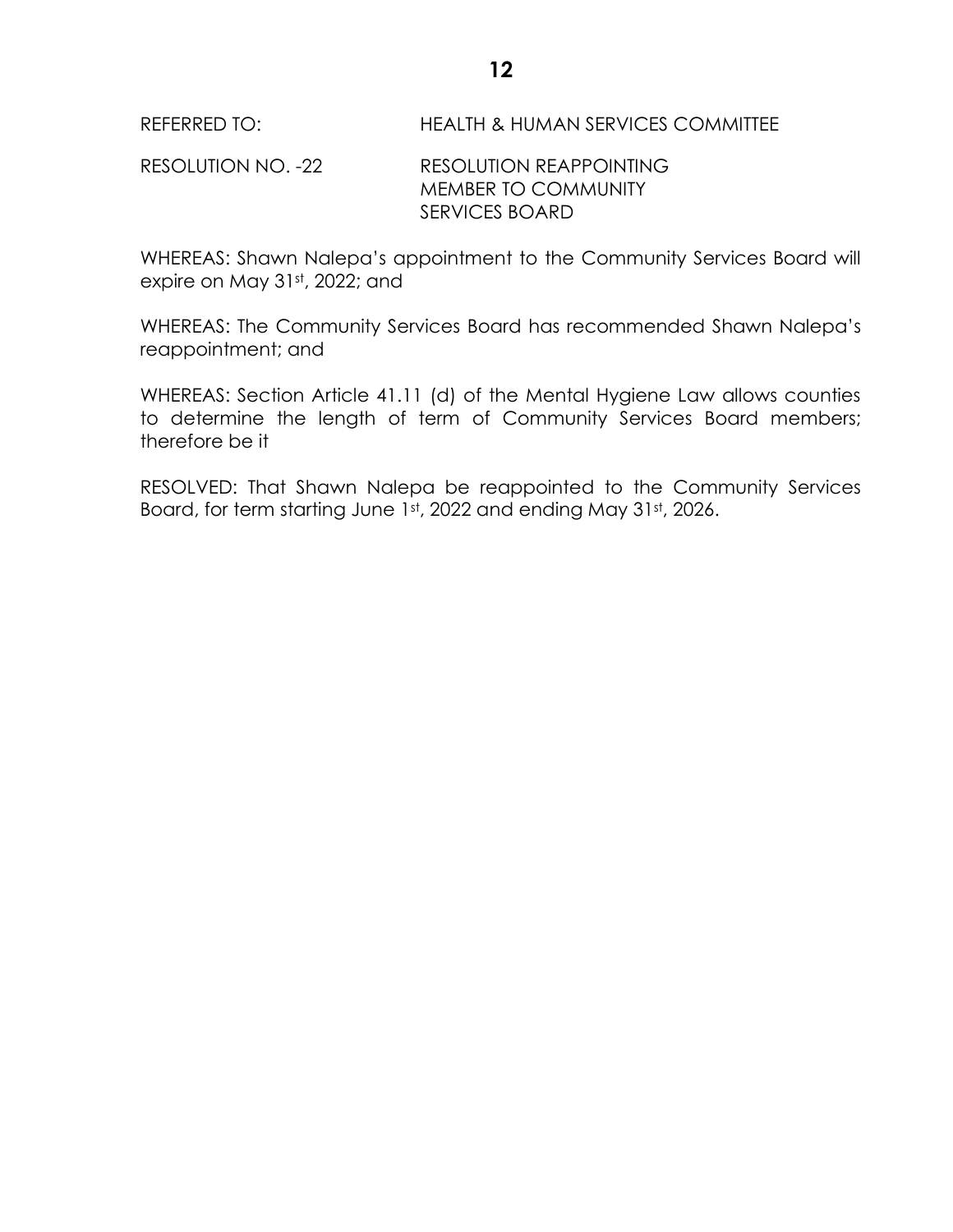RESOLUTION NO. -22 RESOLUTION REAPPOINTING MEMBER TO COMMUNITY SERVICES BOARD

WHEREAS: John Bezirganian's appointment to the Community Services Board expires on May 31st, 2022; and

WHEREAS: The Community Services Board has recommended John Bezirganian's reappointment; and

WHEREAS: Section Article 41.11 (d) of the Mental Hygiene Law allows counties to determine the length of term of Community Services Board members; therefore be it

RESOLVED: That John Bezirganian be reappointed to the Community Services Board, for term starting June 1st, 2022 and ending May 31st, 2026.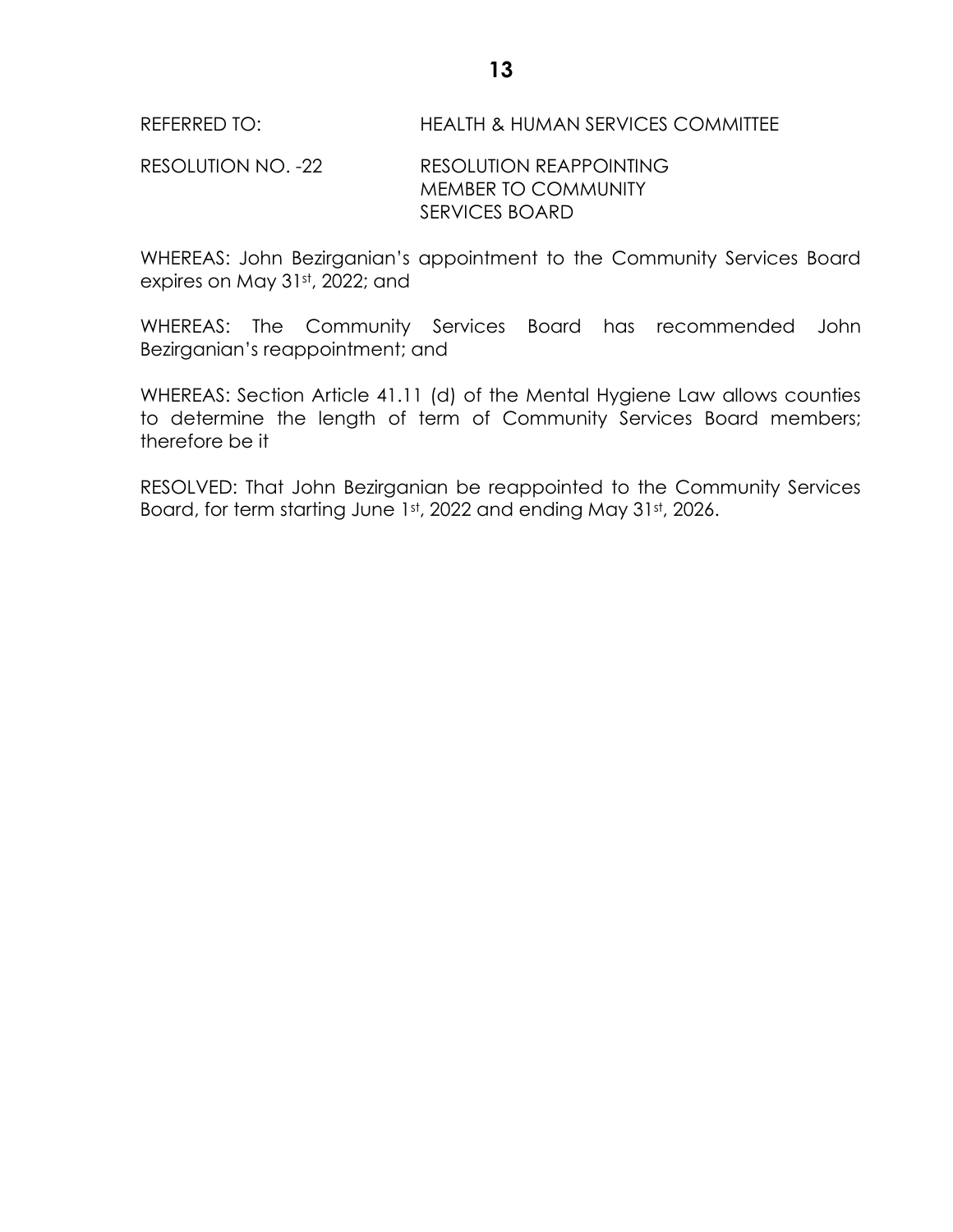#### REFERRED TO: ADMINISTRATIVE SERVICES COMMITTEE

RESOLUTION NO: -22 MORTGAGE TAX DISTRIBUTION

RESOLVED: That the mortgage tax report for the period October 1, 2021 to March 31, 2022 be and it hereby is accepted; and be it further

RESOLVED: That the County Treasurer be authorized and directed to pay to the Supervisors of the several Towns and the Treasurers of the several Villages the amounts apportioned to them as follows:

| Barton (Town)           | \$32,036.18  |
|-------------------------|--------------|
| Berkshire (Town)        | 8,261.14     |
| Candor (Town)           | 23,609.77    |
| Candor (Village)        | 6.394.82     |
| Newark Valley (Town)    | 22,829.22    |
| Newark Valley (Village) | 5,888.45     |
| Nichols (Town)          | 10,680.63    |
| Nichols (Village)       | 2,119.07     |
| Owego (Town)            | 150,596.65   |
| Owego (Village)         | 18,107.88    |
| Richford (Town)         | 8,730.79     |
| Spencer (Town)          | 18,082.95    |
| Spencer (Village)       | 4, 111.77    |
| Tioga (Town)            | 31,593.94    |
| Waverly (Village)       | 27,330.60    |
|                         | \$370,373.86 |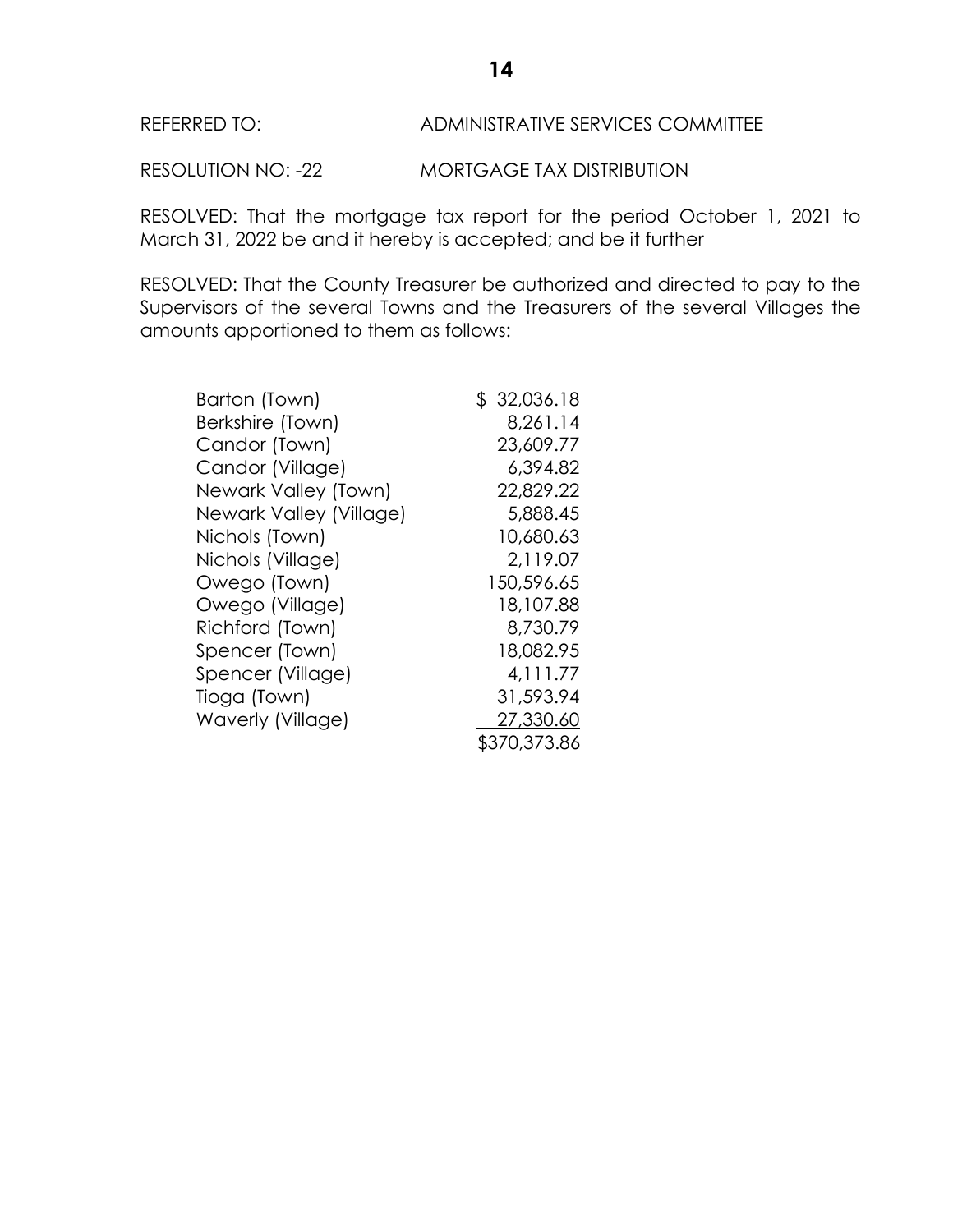#### RESOLUTION NO. -22 APPROVE ALTERNATIVES TO INCARCERATION 2022-2023 SERVICE PLAN

WHEREAS: The Alternatives to Incarceration Service Plan for 2022-2023 was presented to the Alternatives to Incarceration Board meeting on April 21, 2022; and

WHEREAS: The Alternatives to Incarceration Programs in Tioga County for Pre-Trial Release and Community Service have a long standing tradition of being an effective tool to reduce the amount of inmates in the Tioga County Jail; the ATI Board approves the plan, the Tioga County Legislature will also support it; therefore be it

RESOLVED: That the Tioga County Legislature approves the Alternatives to Incarceration Service Plan for the time period of 7/1/2022 to 6/30/2023 and submit same to the NYS Division of Criminal Justice Services and Office of Probation and Correctional Alternatives to continue state-grant funding for Pre-Trial Release, Community Service, and Specialized Treatment.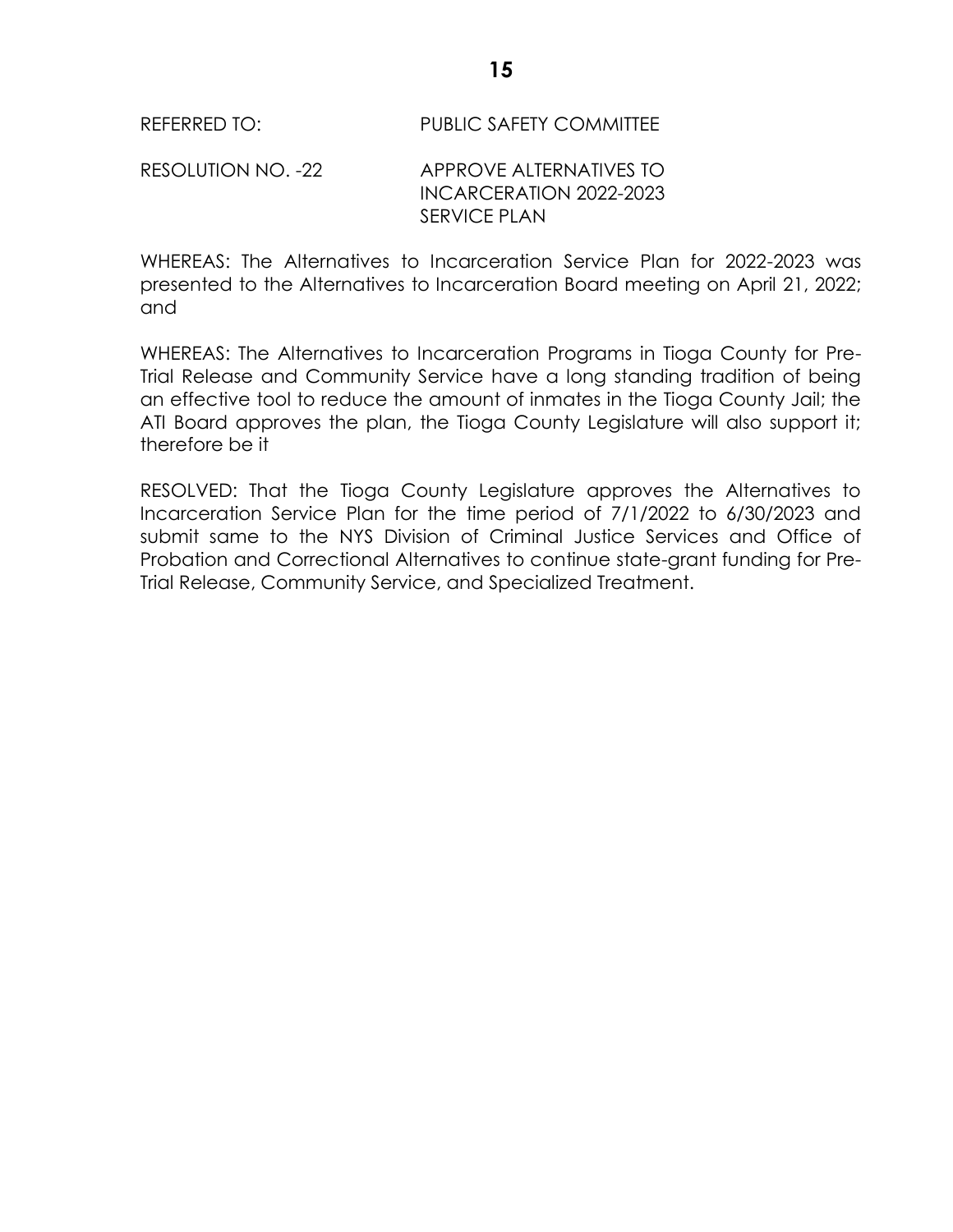# REFERRED TO: PERSONNEL COMMITTEE FINANCE COMMITTEE

RESOLUTION NO. -22 TRANSFER FUNDS/ FUND SELF-INSURANCE PLAN RESERVE

WHEREAS: Tioga County Local Law No. 2 of 2015 established a Contributed Reserve cap of \$6,000,000 for the Tioga County Self Insurance Plan; and

WHEREAS: Tioga County Local Law No. 2 of 2015 allows for the transfer of surplus funds from the fund balance to the reserve; and

WHEREAS: The 2021 Tioga County Self Insurance operating budget had surplus funds of \$134,879.94 in the fund balance; and

WHEREAS: The December 31, 2021 Tioga County Self Insurance Plan Fund Balance is \$1,161,297.55; and

WHEREAS: The December 31, 2021 Tioga County Self Insurance Contributed Reserve Fund is \$4,216,378.26; therefore be it

RESOLVED: That the Tioga County Treasurer is authorized to transfer funds as follows:

|     | From: Self-Insurance Fund Balance S 390900       | \$134,879.94 |
|-----|--------------------------------------------------|--------------|
| To: | Self-Insurance Contributed Reserve Fund \$375300 | \$134,879.94 |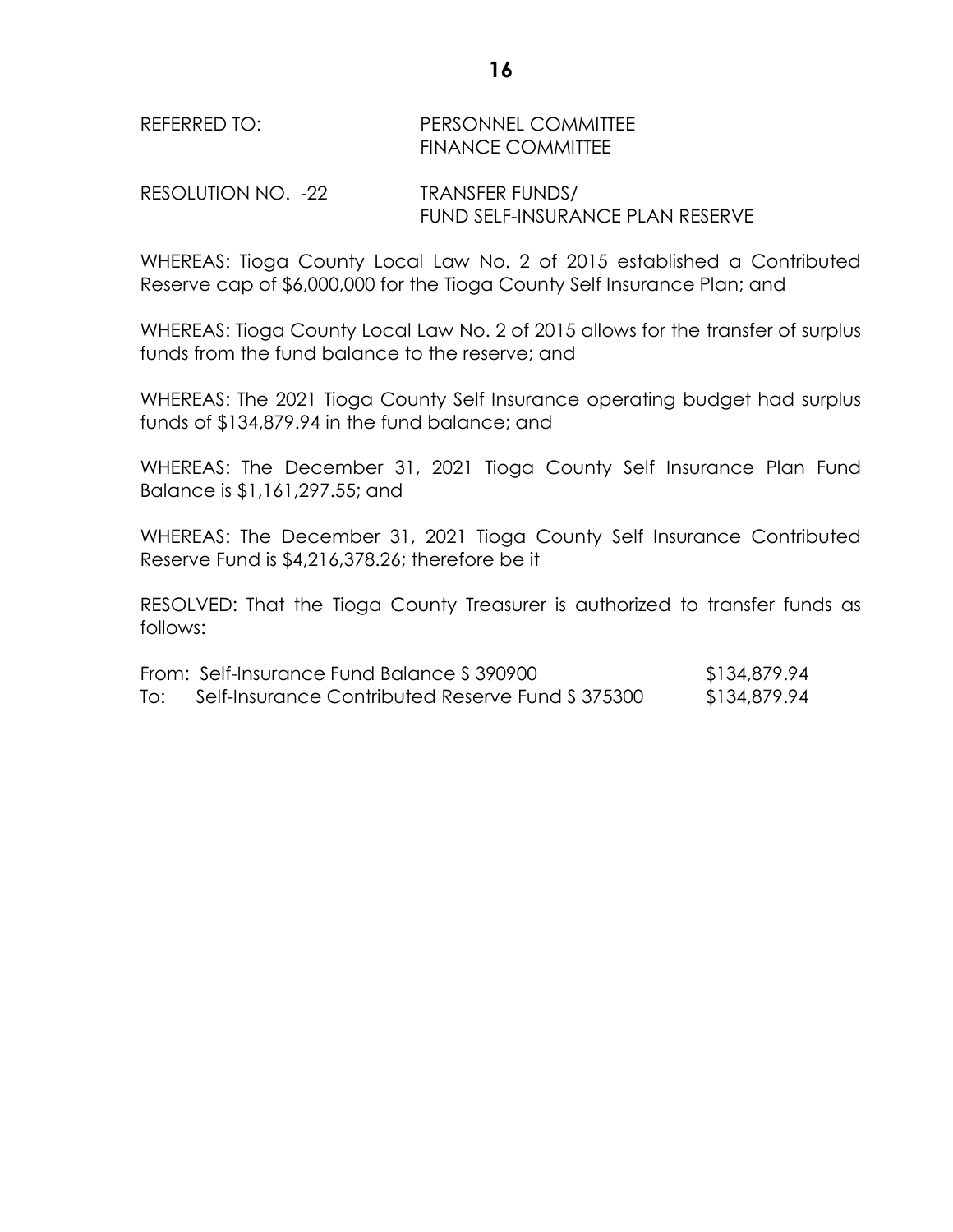# REFERRED TO: FINANCE/LEGAL COMMITTEE PUBLIC SAFETY COMMITTEE

RESOLUTION NO. -22 APPORTIONING FORFEITURE OF CRIME PROCEEDS FOR DRUG ENFORCEMENT ACTIVITIES

WHEREAS: Resolution 239-20 established a system for the disposal of property, the order of priority of disbursements and the restrictions on the use of both preconviction and post-conviction forfeitures of crime proceeds; and

WHEREAS: Tioga County has received \$1,300.00 from a drug forfeiture case; and

WHEREAS: It is agreed the funds shall be divided between the agencies involved in the investigation in accordance with Section 1349 of the Civil Practice Laws and Rules; and

WHEREAS: Distribution details are as follows:

| Tioga County District Attorney's Office (15%) | \$195.00 |
|-----------------------------------------------|----------|
| Tioga County Sheriff's Department (5%)        | \$65.00  |

NYS Office of Alcoholism and Substance Abuse Services (OASAS) \$416.00

| Tioga County Sheriff's Department (75%)       | \$468.00   |
|-----------------------------------------------|------------|
| Tioga County District Attorney's Office (25%) | \$156.00   |
|                                               | \$1,300.00 |

And;

WHEREAS: Appropriation of funds and budget modifications requires Legislative approval; therefore be it

RESOLVED: That funding be appropriated as follows:

| FROM: | A1165-426250 | Forfeiture of Crime Proceeds                                                 | \$195.00             |
|-------|--------------|------------------------------------------------------------------------------|----------------------|
|       | A1165-426260 | Forfeiture of Crime Proceeds Restricted                                      | \$572.00             |
|       | A3110-426250 | Forfeiture of Crime Proceeds                                                 | \$65.00              |
|       | A3110-426260 | Forfeiture of Crime Proceeds Restricted                                      | \$468.00             |
| TO:   | A1165-540336 | A1165-540335 Asset Forfeiture Expense<br>Asset Forfeiture Expense-Restricted | \$195.00<br>\$572.00 |
|       | A3110-540335 | Asset Forfeiture Expense<br>A3110-540336 Asset Forfeiture Expense-Restricted | \$65.00<br>\$468.00  |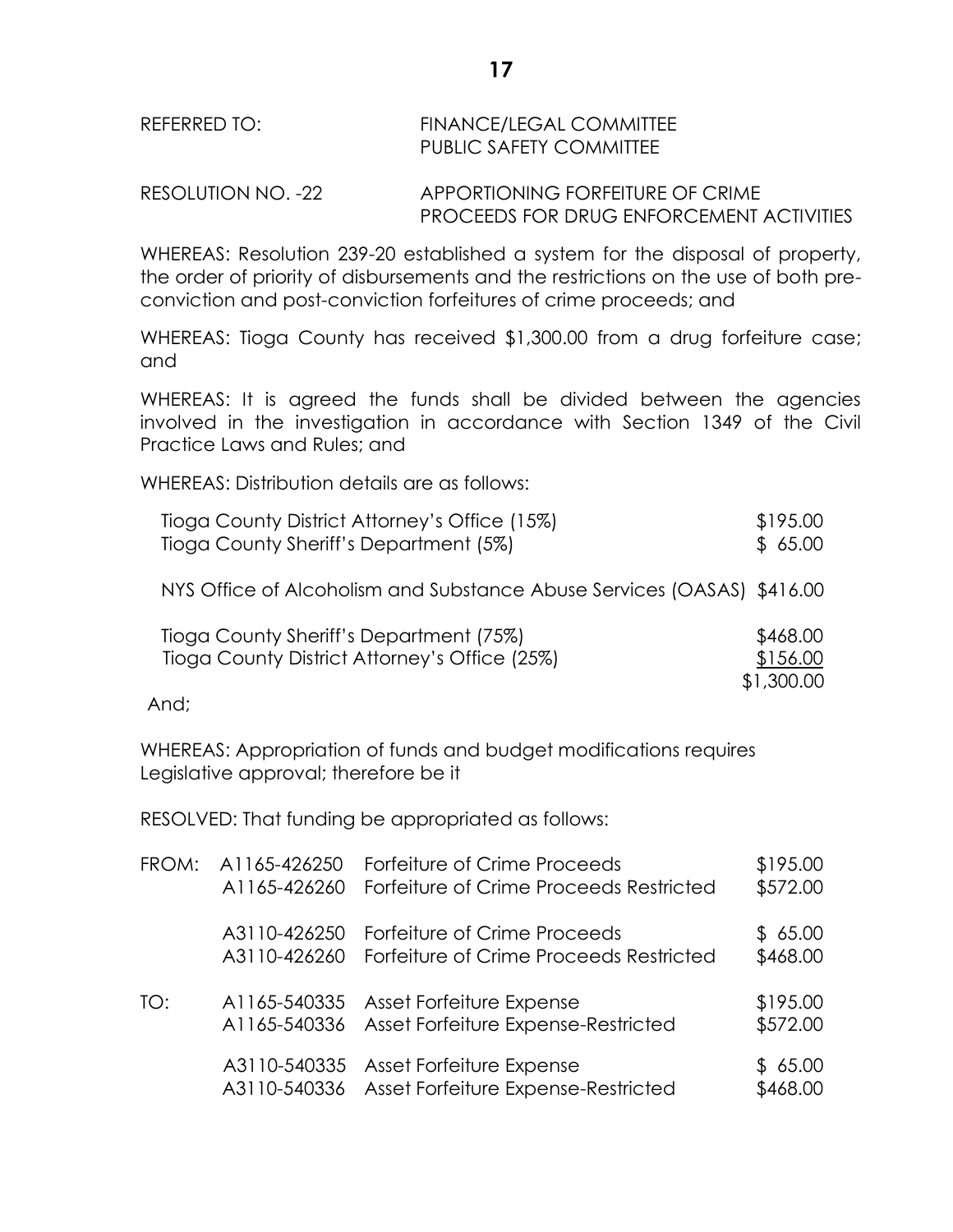| REFERRED TO:       | HEALTH & HUMAN SERVICES COMMITTEE<br><b>FINANCE COMMITTEE</b><br>PERSONNEL COMMITTEE |
|--------------------|--------------------------------------------------------------------------------------|
| RESOLLITION NO 199 | APPROPRIATION OF FUNDS TRANSFER OF                                                   |

RESOLUTION NO. -22 APPROPRIATION OF FUNDS, TRANSFER OF FUNDS, AND BUDGET MODIFICATION MENTAL HYGIENE

WHEREAS: Tioga County Mental Hygiene (TCMH) has been allocated additional pass through federal aid funding as a grant through the Office of Alcohol and Substance Abuse (OASAS) and previously from the Office of Mental Health (OMH) for the purpose of Workforce Enhancement and Development; and

WHEREAS: Eligible expenses to spend these funds include but are not limited to: Recruitment and Retention Incentives, Educational Expenses, Career Development and Training Expenses; and

WHEREAS: Tioga County Mental Hygiene has identified the best use of these funds as retention incentive for the entire departments staff and training for select staff; and

WHEREAS: Personnel has negotiated a Memorandum of Agreement between Tioga County and the CSEA Union to distribute \$1,000 per each Union Member of the Mental Hygiene Department; and

WHEREAS: TCMH has determined the allowable retention incentives for nonunion staff: \$5,000 Medical Director, \$1,218 Director of Community Services, \$1,000 for each full-time therapists and full-time support staff, \$1,000 Clinic Program Director, \$832 Deputy Director of Community Services, \$817 to each of the two Part-Time Account Clerks, \$745 Director of Administrative Services, and \$730 Secretary to the Director of Community Services; and

WHEREAS: TCMH will incur no local share increase, yet this will require a Budget Modification, Transfer of Funds and an Appropriation of Funds into the proper account codes; and

WHEREAS: Budget Modifications, Transfer of Funds and Appropriation of Funds require Legislative approval; therefore be it

RESOLVED: That funding be appropriated as follows:

|     | From: A4210-444310-WEG1 FA-COVID R | \$13,796.00 |
|-----|------------------------------------|-------------|
| To: | A4210-510050-WEG1 Salary Other     | \$12,543.00 |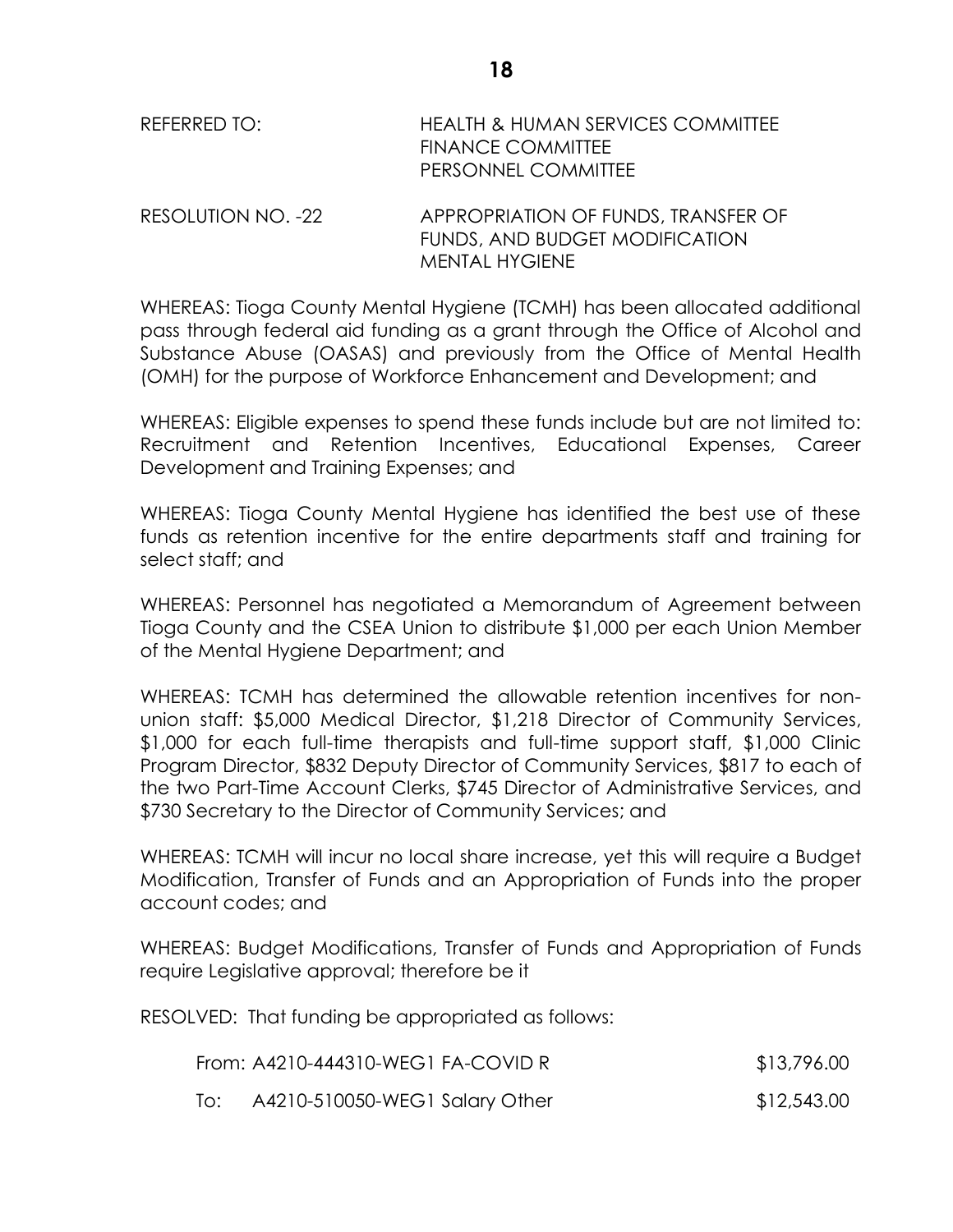| To:<br>To:        | A4210-583088-WEG1 Social Sec Fringe<br>A4210-540733-WEG1 Training Other                                         | 960.00<br>293.00                         |
|-------------------|-----------------------------------------------------------------------------------------------------------------|------------------------------------------|
| And be it further |                                                                                                                 |                                          |
|                   | RESOLVED: That funding be transferred as follows:                                                               |                                          |
| To:<br>To:        | From: A4310-540733-WEG1 Training Other<br>A4310-510050-WEG1 Salary Other<br>A4310-583088-WEG1 Social Sec Fringe | \$24,346.00<br>\$22,616.00<br>\$1,730.00 |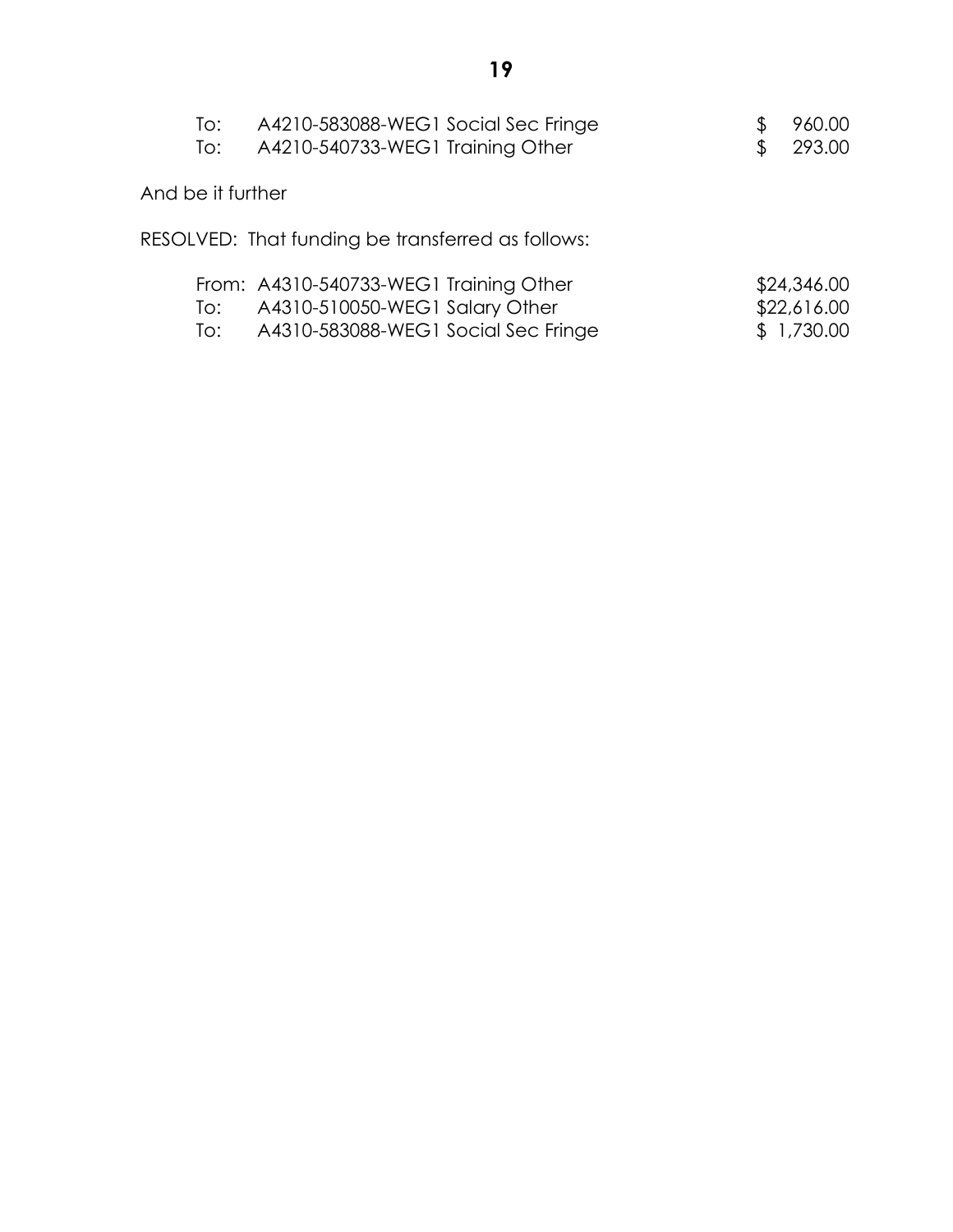| REFERRED TO: | HEALTH & HUMAN SERVICES COMMITTEE |
|--------------|-----------------------------------|
|              | <b>FINANCE COMMITTEE</b>          |

| RESOLUTION NO. - 22 | AMEND 2022 BUDGET |
|---------------------|-------------------|
|                     | SOCIAL SERVICES   |

WHEREAS: Tioga County Department of Social Services plans to advertise the availability of Day Care Assistance to the eligible working families of Tioga County; and

WHEREAS: The Office of Children and Family Services has approved the direct charge of these expenses with 100% reimbursement; and

WHEREAS: Funds need to be transferred from the Daycare program budget line to the appropriate administrative budget lines; therefore be it

RESOLVED: That funding be transferred as follows:

|     | From: A6055.540487 Day Care Program Expense | \$11,125 |
|-----|---------------------------------------------|----------|
| To: | A6010.540485 Printing/Paper                 | \$1,425  |
| To: | A6010.540010 Advertising                    | \$ 9,700 |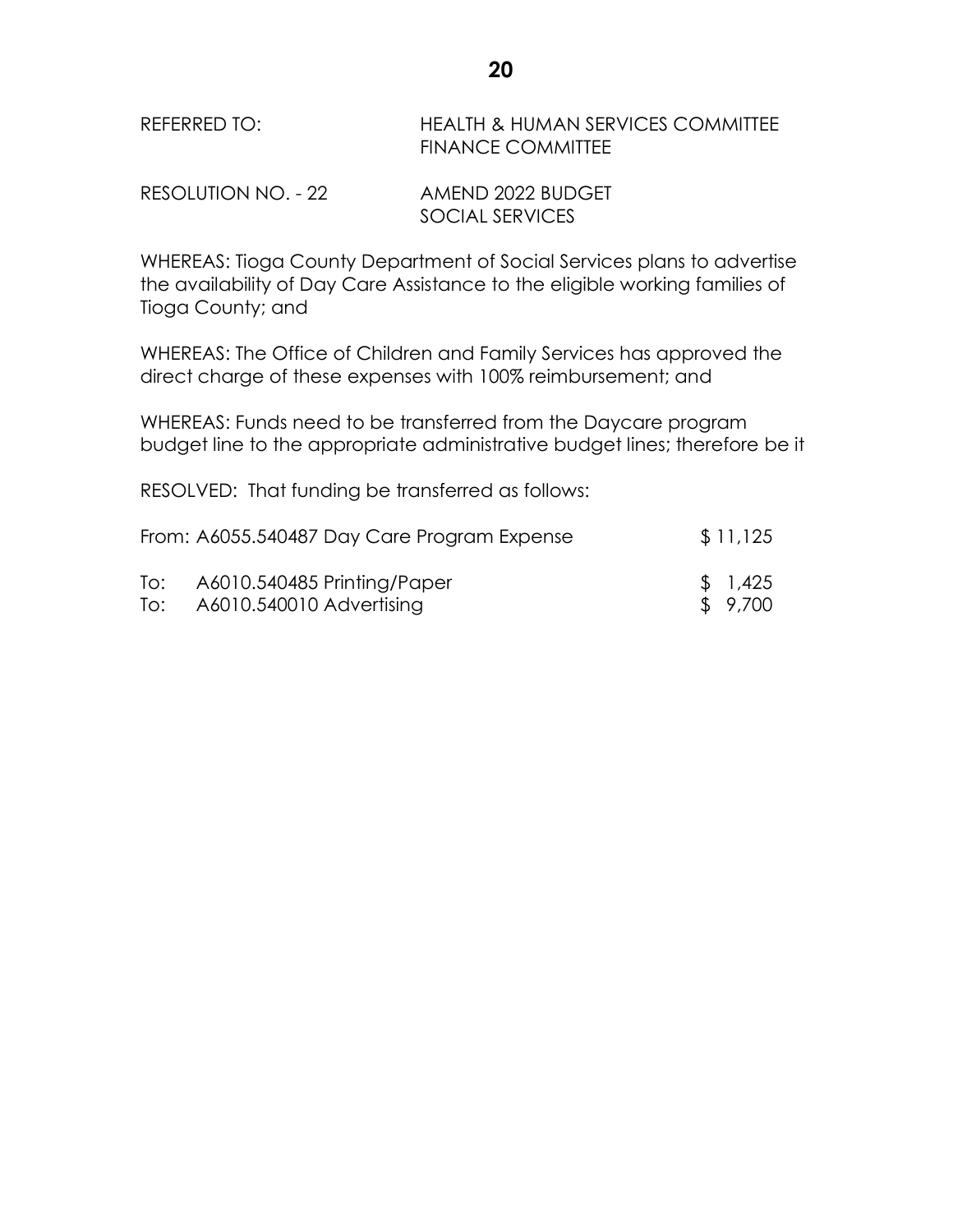RESOLUTION NO. -22 AMEND 2022 BUDGET & APPROPRIATE FUNDS PUBLIC HEALTH

WHEREAS: Tioga County Public Health has received funding from the NYS Association of County Health Officials; and

WHEREAS: Funding is specific to Tioga County Public Health; and

WHEREAS: Amending of Budget and Appropriation of Funds requires Legislative approval; therefore be it

RESOLVED: That funding be appropriated as follows;

|     | From: A4053 416890 Public Health: Other Income | \$1,785 |
|-----|------------------------------------------------|---------|
| To: | A4053 540640 Public Health: Supplies           | \$1,785 |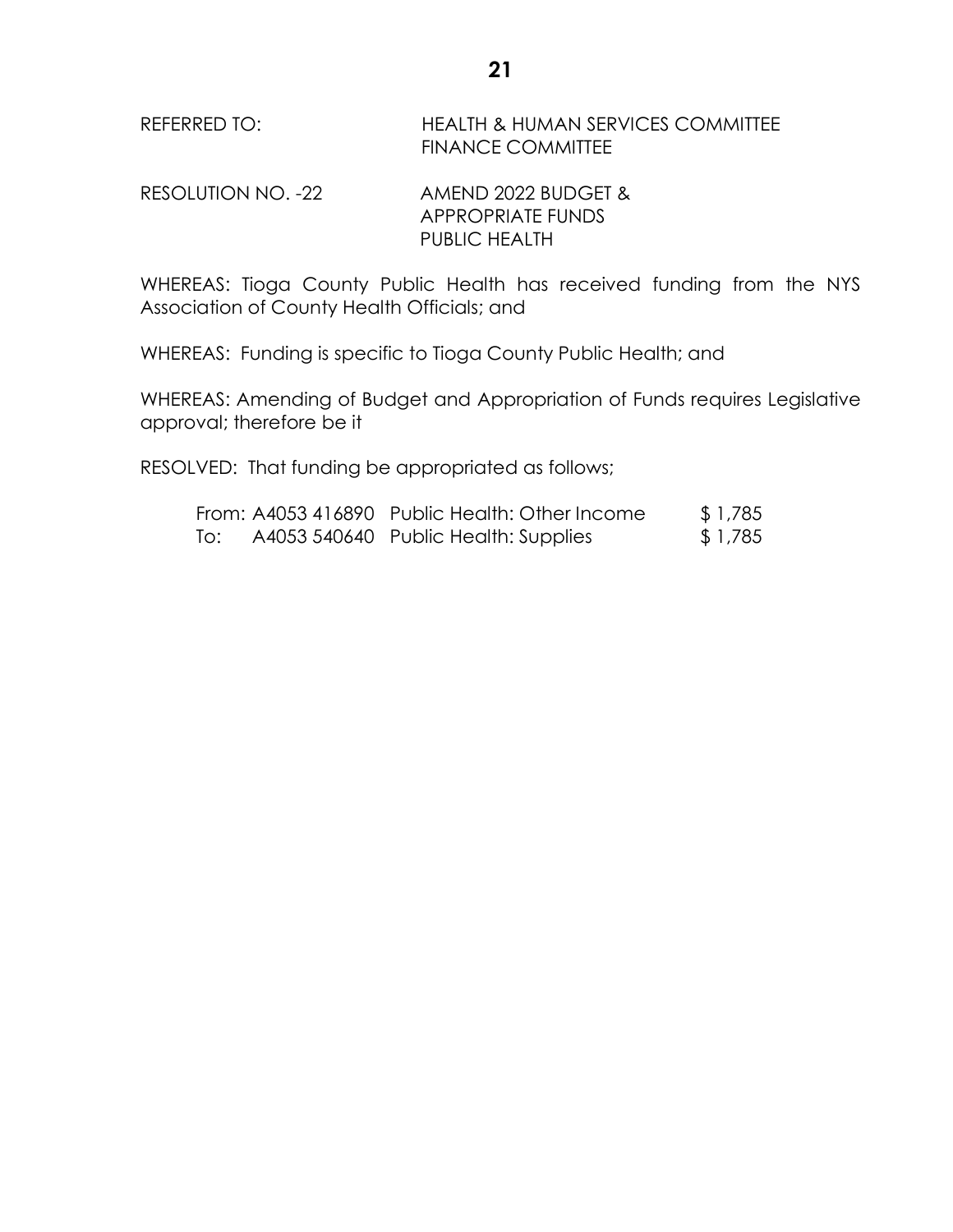REFERRED TO: HEALTH & HUMAN SERVICES COMMITTEE FINANCE COMMITTEE

RESOLUTION NO. -22 RE-ESTABLISH PRIOR YEAR 2021 CAPITAL EQUIPMENT FUNDS AND AMEND 2022 BUDGET PUBLIC HEALTH

WHEREAS: Tioga County Public Health (TCPH) has a vehicle fleet replacement plan as part of the Public Works Five Year Capital Plan; and

WHEREAS: TCPH was not able to order or purchase their planned and budgeted vehicle in 2021 as a result of industry shortages due to complications with Covid-19; and

WHEREAS: TCPH had a \$20,000 remaining in 2021 budget for the purchase of cars; and

WHEREAS: TCPH has opportunity to order an extra car in 2022 that will allow it to "catch up" with the replacement plan in 2022, which the Commissioner of Public Works supports; and

WHEREAS: TCPH receives at least 36% reimbursement for purchase of this vehicle, reducing local cost; and

WHEREAS: TCPH would like to re-establish 2021 Capital Equipment funds in the amount of \$17,712 and increase the 2022 budget accordingly; and

WHEREAS: Amending of Budget, Transfer and Appropriation of Funds requires Legislative approval; therefore be it

RESOLVED: That Capital Equipment Car/Truck account H4011 520060 be reestablished with 2021 funds in the amount of \$17,712 and the 2022 budget be increased accordingly:

To: H4011 520060 Public Health Capital: Car/Truck \$ 17,712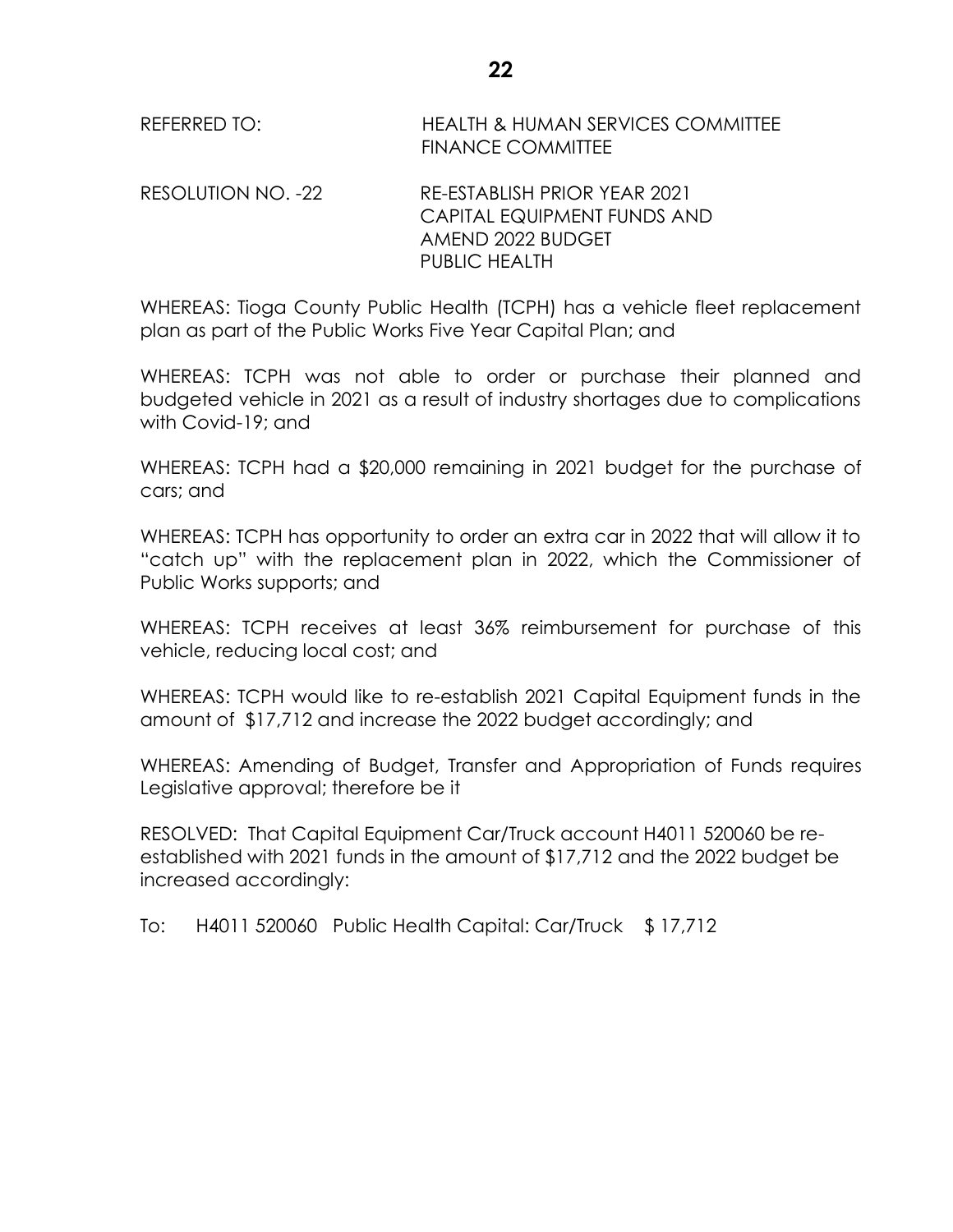# REFERRED TO: PUBLIC WORKS COMMITTEE FINANCE COMMITTEE

RESOLUTION NO. -22 AMEND 2022 BUDGET AND TRANSFER FUNDS PUBLIC WORKS

WHEREAS: The space that was previously occupied by CCE in the County Office Building is currently being remodeled by Building and Grounds staff. There is a need to upgrade the existing HVAC system in that space, along with some HVAC work in the DMV office; and

WHEREAS: The Commissioner has received bids for the new installation of the HVAC system and there are insufficient funds for this project in the current budget; and

WHEREAS: Budget Amendments require Legislative approval; therefore be it

RESOLVED: That funding be transferred as follows:

| From:<br>H390900                 | Fund Balance-Unrestricted  | \$250,000 |
|----------------------------------|----------------------------|-----------|
| To:<br>H <sub>1620</sub> .520911 | Renovations 56 Main Street | \$250,000 |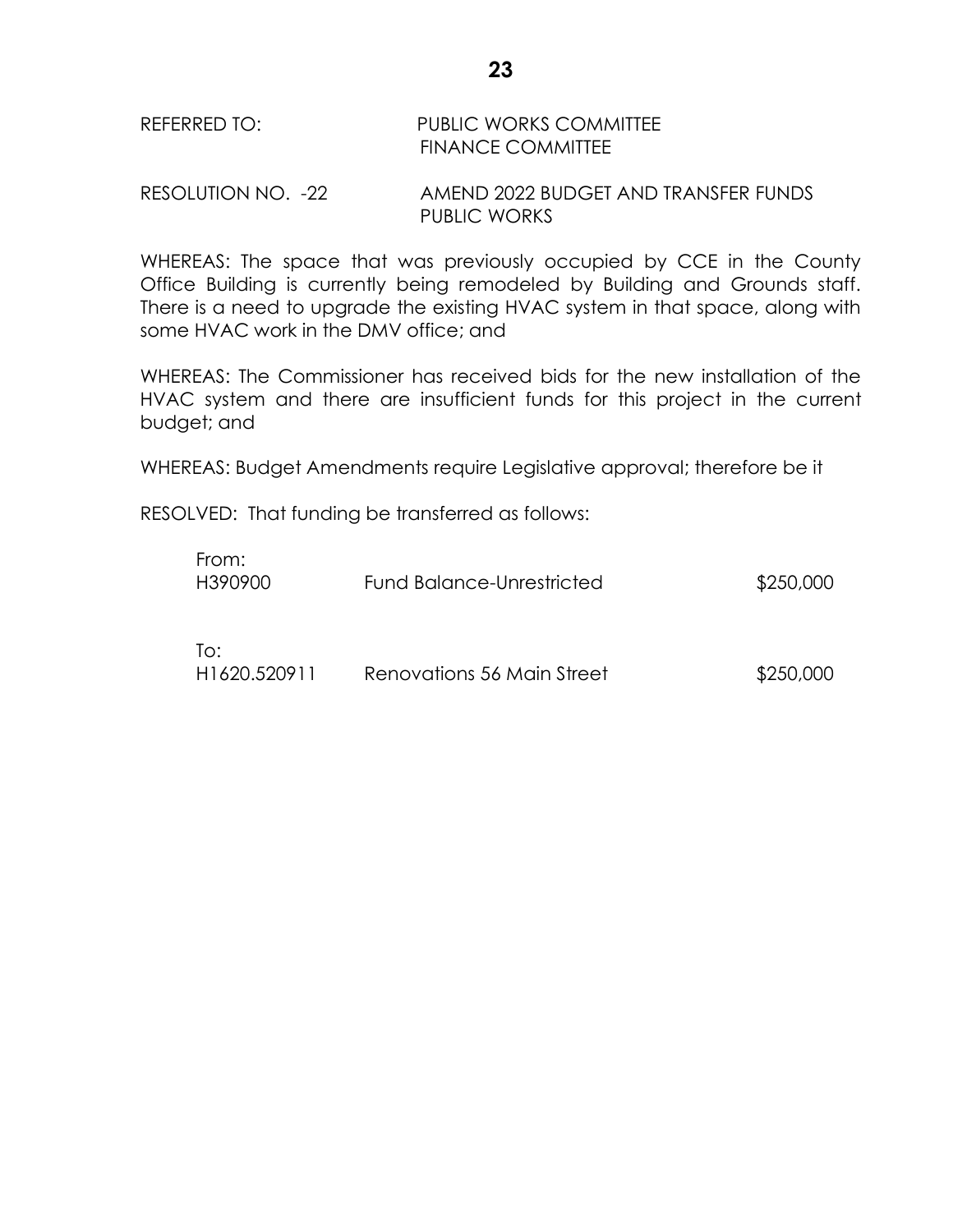# REFERRED TO: ADMINISTRATIVE SERVICES COMMITTEE

RESOLUTION NO. -22 REQUESTING TIOGA COUNTY VETERANS' SERVICE AGENCY BE ALLOWED TO PURSUE A GRANT KNOWN AS SSG FOX SUICIDE PREVENTION GRANT

WHEREAS: The Veterans Administration (VA) is offering SSG Parker Gordon Fox Suicide Prevention Grants for up to \$750,000 per year and renewable for up to two additional years to assist communities in implementing a public health approach that blends community-based prevention with evidence-based clinical strategies through combined community efforts; and

WHEREAS: This community-based grant program is part of the Commander John Scott Hannon Veterans Mental Health Care Improvement Act of 2019, signed into law on October 17, 2020. These grants will enable the VA to provide resources to rural community local governments to be used toward communitybased suicide prevention efforts to meet the needs of veterans and their families through outreach, suicide prevention services and connection to the VA and community resources; and

WHEREAS: The grant funding will be used to aid us in expanding and strengthening clinical services for emergency mental health treatment, assisting with emergent needs related to health care services, daily living services, personal financial planning and counseling, transportation services, legal services, outreach to those at risk; as well as using non-traditional and innovative approaches, treatment practices and other services that improve the mental health status of veterans and their families; therefore be it

RESOLVED: That the Tioga County Legislature allow the Tioga County Veterans' Service Agency to pursue this VA grant application to establish, expand, strengthen, and maintain suicide prevention and intervention services as previously described.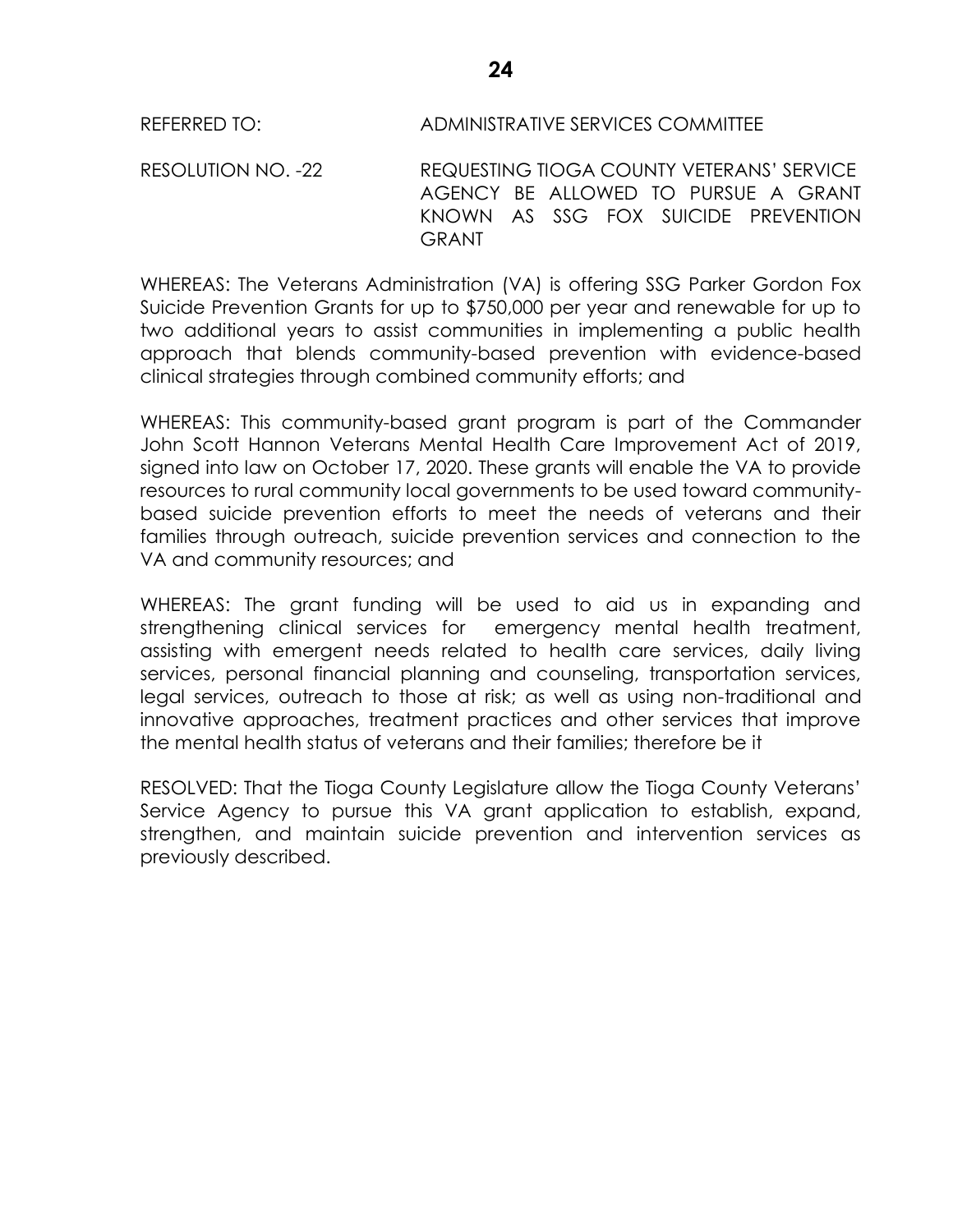RESOLUTION NO. -22 AUTHORIZE THE SUBMISSION OF STATEWIDE INTEROPERABLE COMMUNICATIONS FORMULA GRANT APPLICATION (SICG 22) OFFICE OF EMERGENCY SERVICES

WHEREAS: The Office of Homeland Security and Emergency Services has issued a Statewide Interoperable Communications Formula Grant 2022. The grant will be used for upgrading the radio communications in the county and there is no local share associated with said grant; and

WHEREAS: County Policy #47 requires that permission be obtained prior to submitting said application; therefore be it

RESOLVED: That the Tioga County Office of Emergency Services be authorized to submit the Statewide Interoperable Communications Formula Grant application 2022.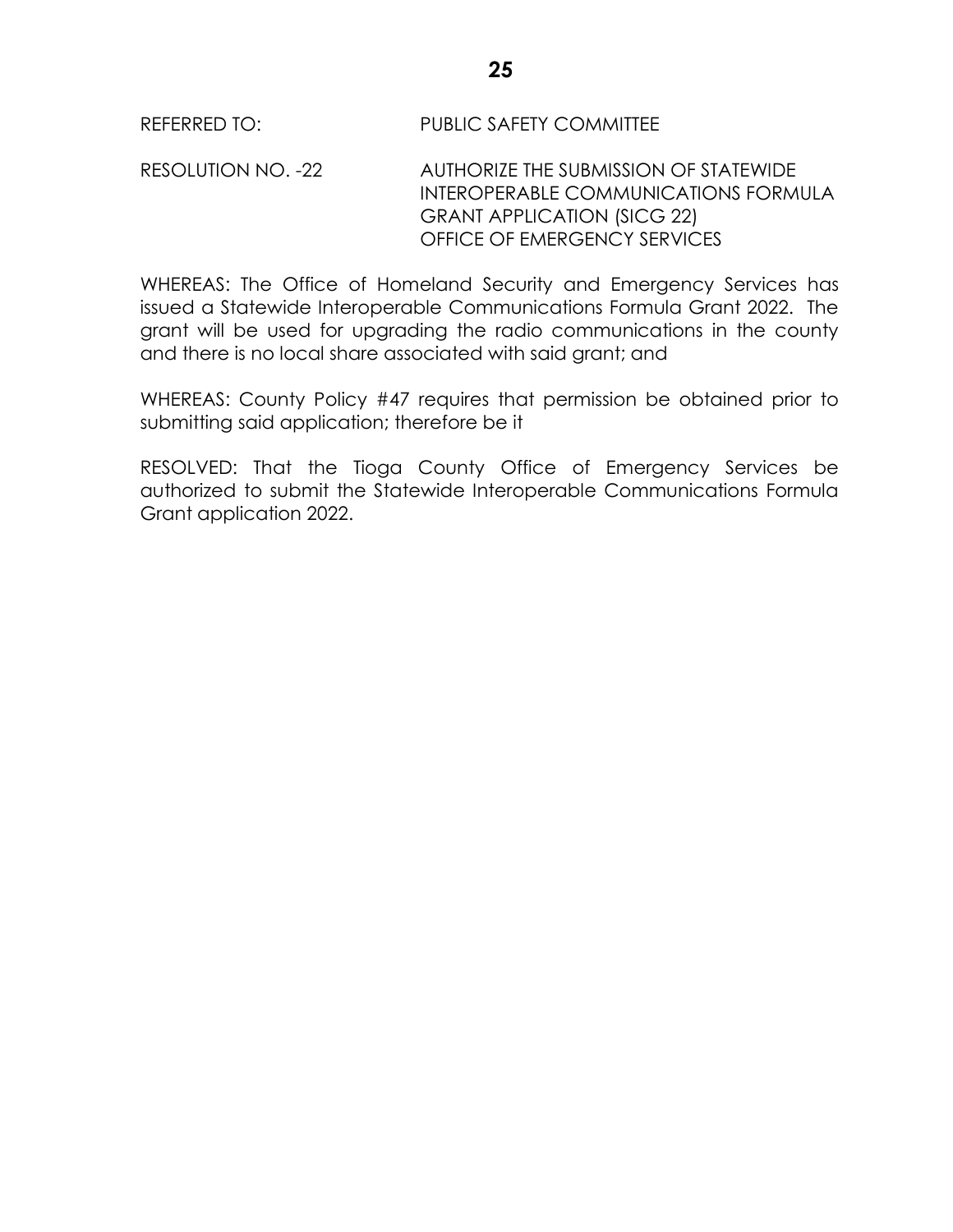| REFERRED TO:       | <b>PUBLIC SAFETY COMMITTEE</b><br><b>FINANCE/LEGAL COMMITTEE</b> |
|--------------------|------------------------------------------------------------------|
| RESOLUTION NO. -22 | AMEND RESOLUTION #291-19                                         |
|                    | AUTHORIZE AMENDED AGREEMENT WITH                                 |
|                    | MOTOROLA SOLUTIONS CHANGE ORDER #3                               |

WHEREAS: Resolution #291-19 authorized the Director of Emergency Services to enter into an agreement with Motorola Solutions for a P25 Phase 1 Digital Simulcast Trunked Radio System at an amount not to exceed \$9,620,000; and

EMERGENCY MANAGEMENT

WHEREAS: Resolution #23-22 authorized the Director of Emergency Services to enter in an agreement with Motorola for an additional \$3,100,000 to convert to a P25 Phase 2 Digital Simulcast Trunked Radio System; and

WHEREAS: With the progression of the project it is necessary to include the following: Add Owego Police to the CAD; Add Digital Evidence Module for Owego; Add Pictometry for Mapping; add Rapid Notification Module; and add Data Transfer Costs; and

WHEREAS: The additional cost would not exceed \$133,020.84; therefore be it

RESOLVED: That the County Legislature hereby authorizes an agreement with Motorola Solutions, 500 West Monroe Street, 44th Floor, Chicago, IL 60661 for a P25 Phase 2 Digital Simulcast Trunked Radio System for the Office of Emergency Services for a period of December 20, 2019 through December 20, 2024; and be it further

RESOLVED: That the County will utilize available grant funding as the initial payment under the terms and conditions of the contract and will continue to seek and use grant funding for the project at which time the County may bond or lease for the balance of the project cost. In the event that the County does not receive the anticipated grant funding for this project and after the County's best efforts to seek alternative funding the remaining funds are not locally appropriated, the contract may be terminated after paying for any equipment delivered and services performed to date; and be it further

RESOLVED: That the Chairwoman of the Legislature is authorized to execute any such agreements, documents, or papers, approved as to form by the County Attorney, as may be necessary to implement the intent and purpose of this resolution.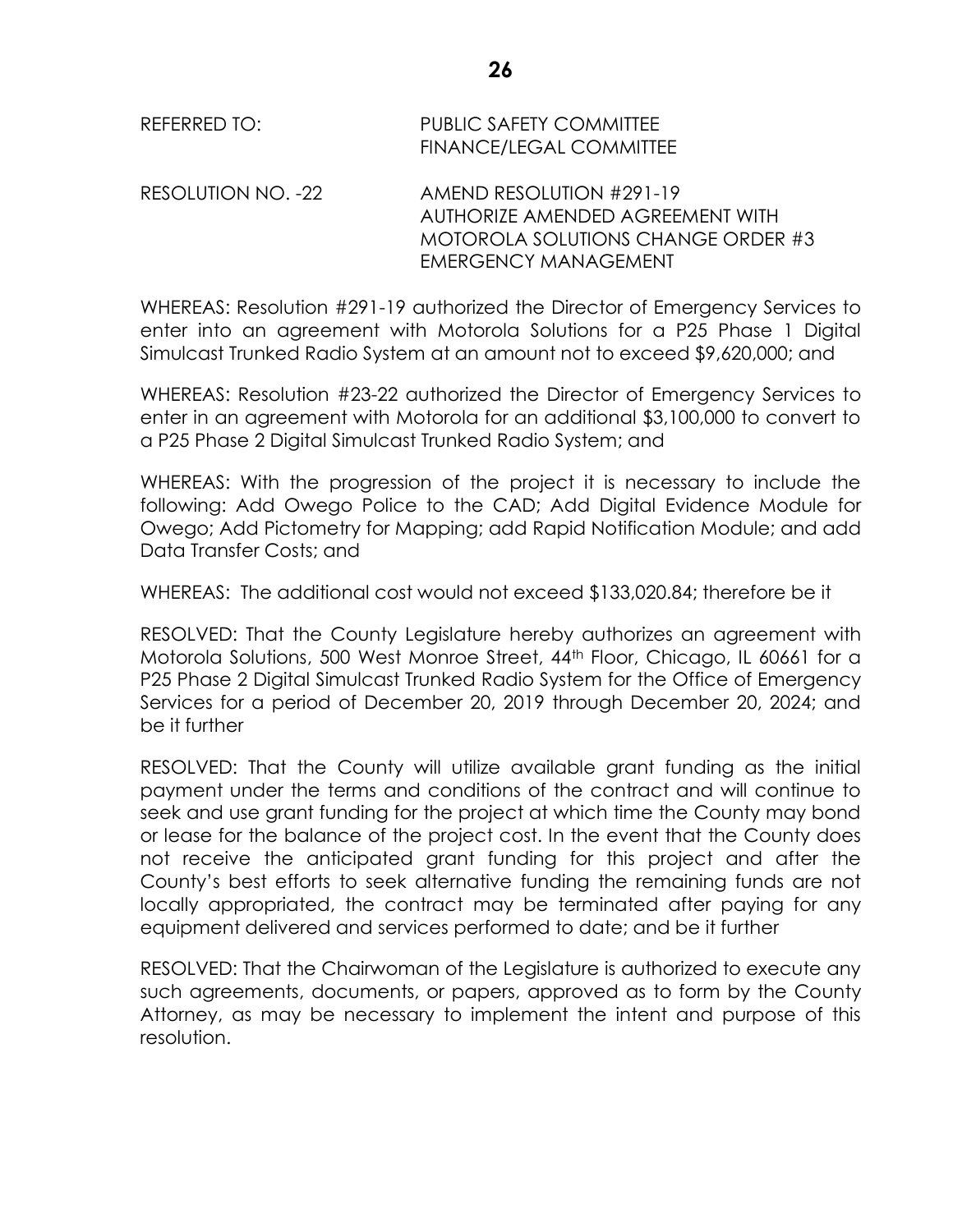# REFERRED TO: **ITCS COMMITTEE** PUBLIC SAFETY COMMITTEE

RESOLUTION NO. -22 AUTHORIZE MIGRATION TO HOSTED PLATFORM FOR AUTOMON PROBATION SOFTWARE

WHEREAS: AutoMon provides case and data management solutions to City, County, and State Probation, Pretrial, Specialty Court and Corrections agencies throughout North America; and

WHEREAS: Tioga County currently hosts its Probation Case Management software, AutoMon, on internal Information Technology infrastructure; and WHEREAS: That internal Information Technology infrastructure has reached end of life, requiring extensive upgrades and maintenance; therefore be it

RESOLVED: That the Chair of the Legislature is authorized, on behalf of Tioga County, New York, to enter into a Master Subscription Agreement with AutoMon, LLC to host its probation system and migrate data to AutoMon's Information Technology infrastructure; and be it further

RESOLVED: That a prorated fee of \$3,910.00 shall be paid to AutoMon, LLC for hosting services beginning June 1, 2022 through December 31, 2022.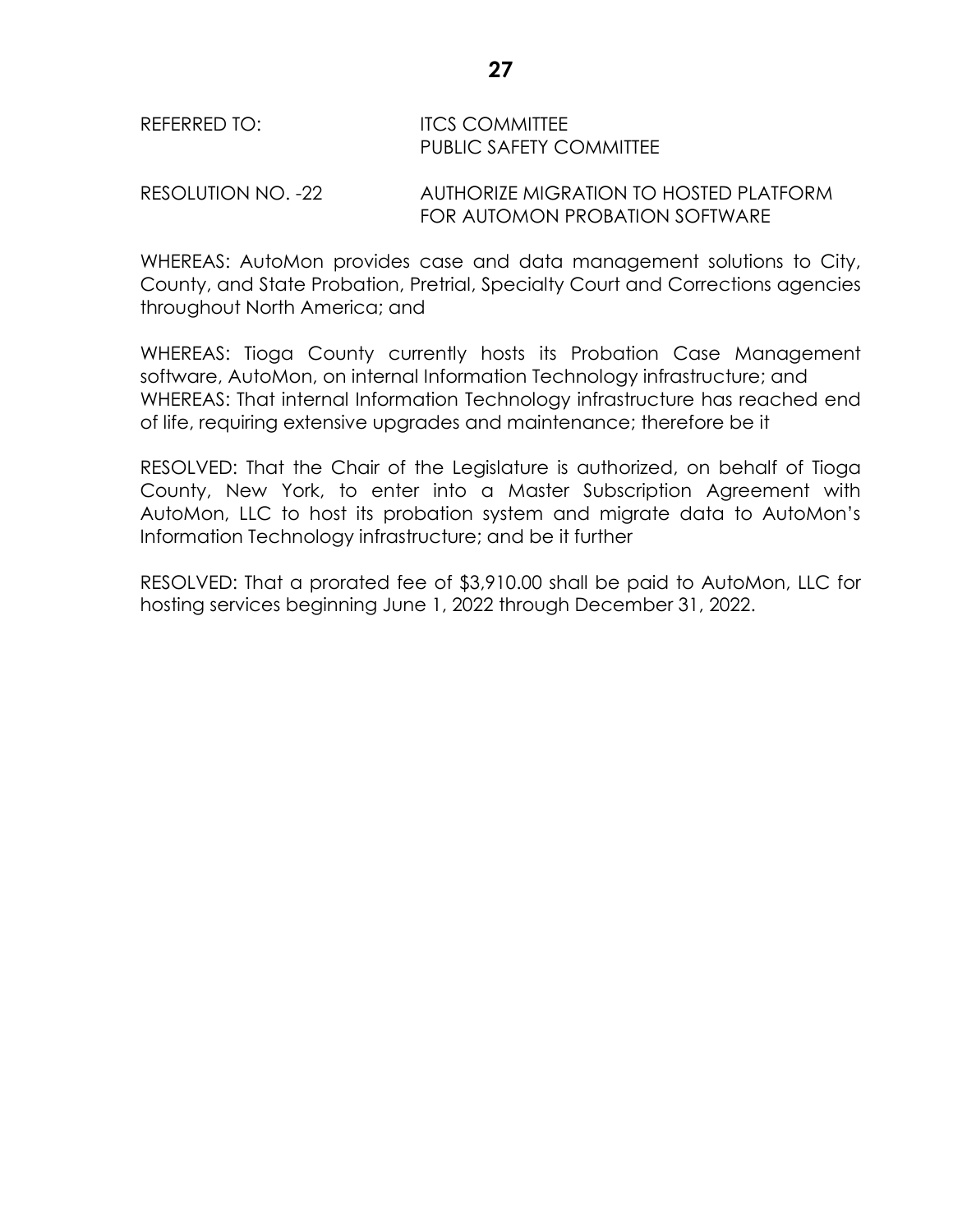### REFERRED TO: FINANCE, LEGAL AND SAFETY COMMITTEE

RESOLUTION NO. -22 AUTHORIZE CONTRACT WITH CORNELL COOPERATIVE EXTENSION FOR KITCHEN SPACE

WHEREAS: Cornell Cooperative Extension has been providing various services in and to Tioga County including efforts showcasing local farm products and receives support from the County as an outside agency; and

WHEREAS: Cornell Cooperative Extension is in need of kitchen space to prepare food for their local events and farmers markets; and

WHEREAS: Tioga County has provided space to Cornell Cooperative Extension in the past for kitchen activities in the former Cornell Cooperative Extension kitchen area at 56 Main Street; and

WHEREAS: Cornell Cooperative Extension has asked Tioga County to allow it to use their former kitchen area on an ongoing basis; therefore be it

RESOLVED: That the Tioga County Legislature does hereby grant permission to Cornell Cooperative Extension to utilize the kitchen area in the basement of 56 Main Street for a period of one year which may thereafter be extended for two additional one year terms; and be it further

RESOLVED: That the Chair of the Tioga County Legislature be authorized to sign a use of space agreement with Cornell Cooperative Extension for the purpose of facilitating this use as approved to form by the County Attorney.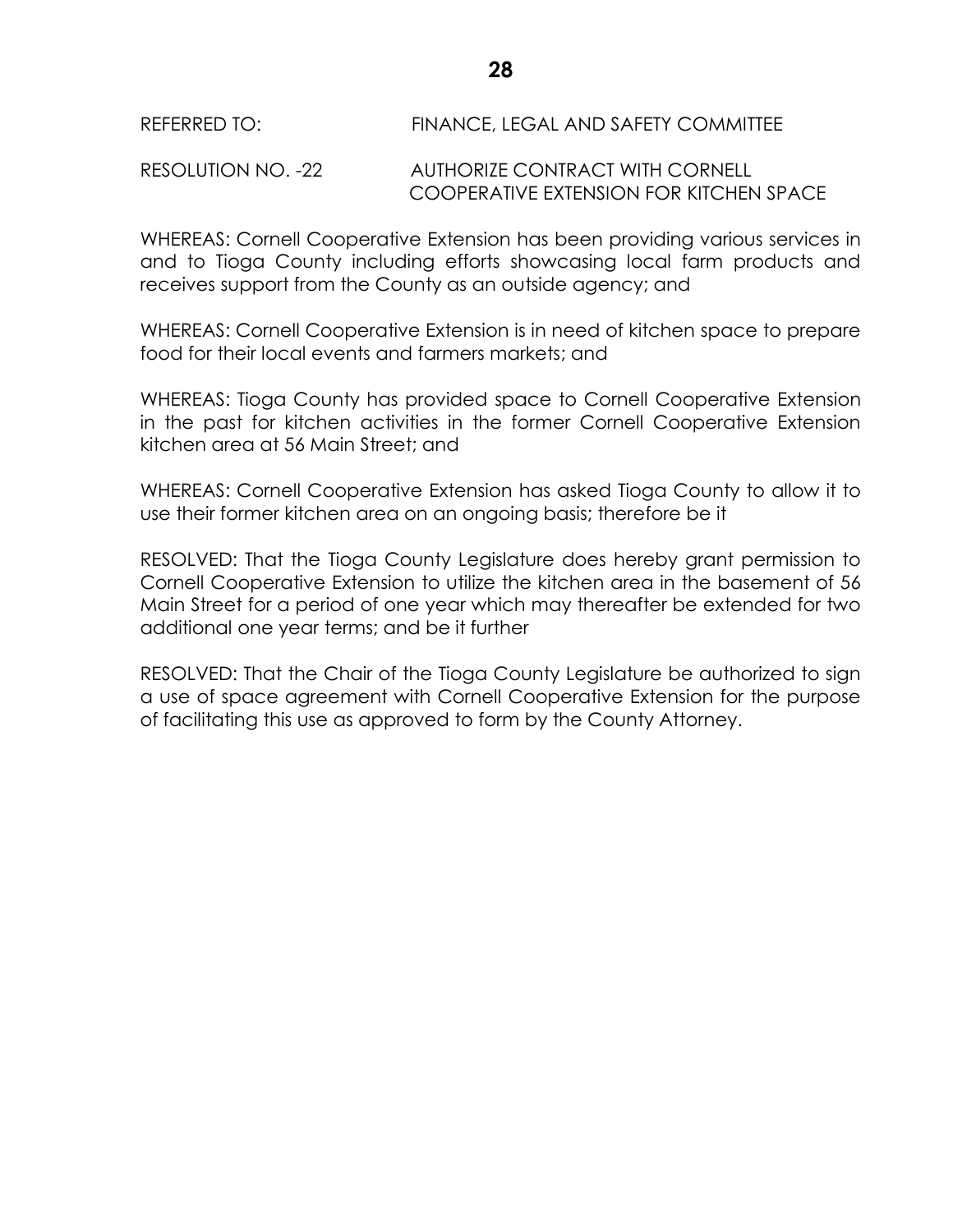## REFERRED TO: PUBLIC WORKS COMMITTEE

#### RESOLUTION NO. -22 AUTHORIZATION TO RENEW CONTRACT WITH TK ELEVATOR

WHEREAS: Tioga County uses the services of TK Elevator to maintain and service the elevators for all Tioga County owned elevators. This agreement includes parts and labor for annual planned maintenance; therefore be it

RESOLVED: That the Chair of the Tioga County Legislature is authorized to execute a contract with TK Elevator, upon approval by the County Attorney, renewable every year, with the initial first year cost to be *\$16,140*, with successive year costs to be adjusted annually based on changes in the cost of service.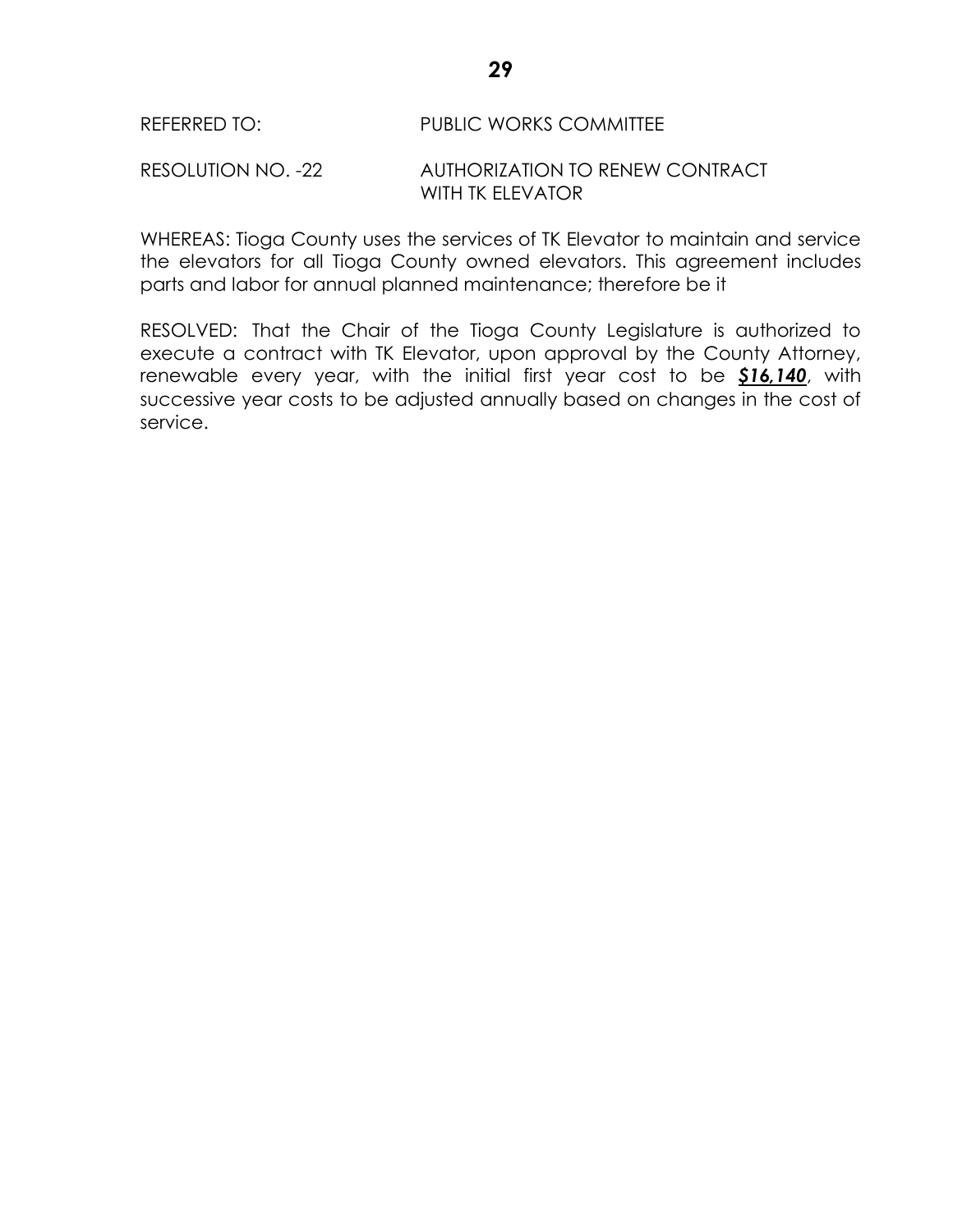RESOLUTION NO. -22 AWARD BRIDGE PREVENTATIVE MAINTENANCE PHASE VIII, PIN 9754.57 CONSTRUCTION CONTRACT

WHEREAS: Tioga County was awarded funding for this project through NYSDOT; and

WHEREAS: Funding is available for this portion of the project; and

WHEREAS: The Commissioner of Public Works received sealed bids on April 25, 2022 and the bid results were as follows:

R. DeVincentis Construction, Inc.  $$285,000.00$ 

And;

WHEREAS: Tioga County DPW has completed the review of the bids and finds the low bidder R. DeVincentis Construction Inc., Binghamton NY, meets all of the qualifications of the bid specifications; therefore be it

RESOLVED: That the Tioga County Legislature authorize awarding the bid to R. DeVincentis Construction Inc., Binghamton NY, not to exceed \$285,000.00 to be paid out of the following account: D5110.540050 – Bridge Projects.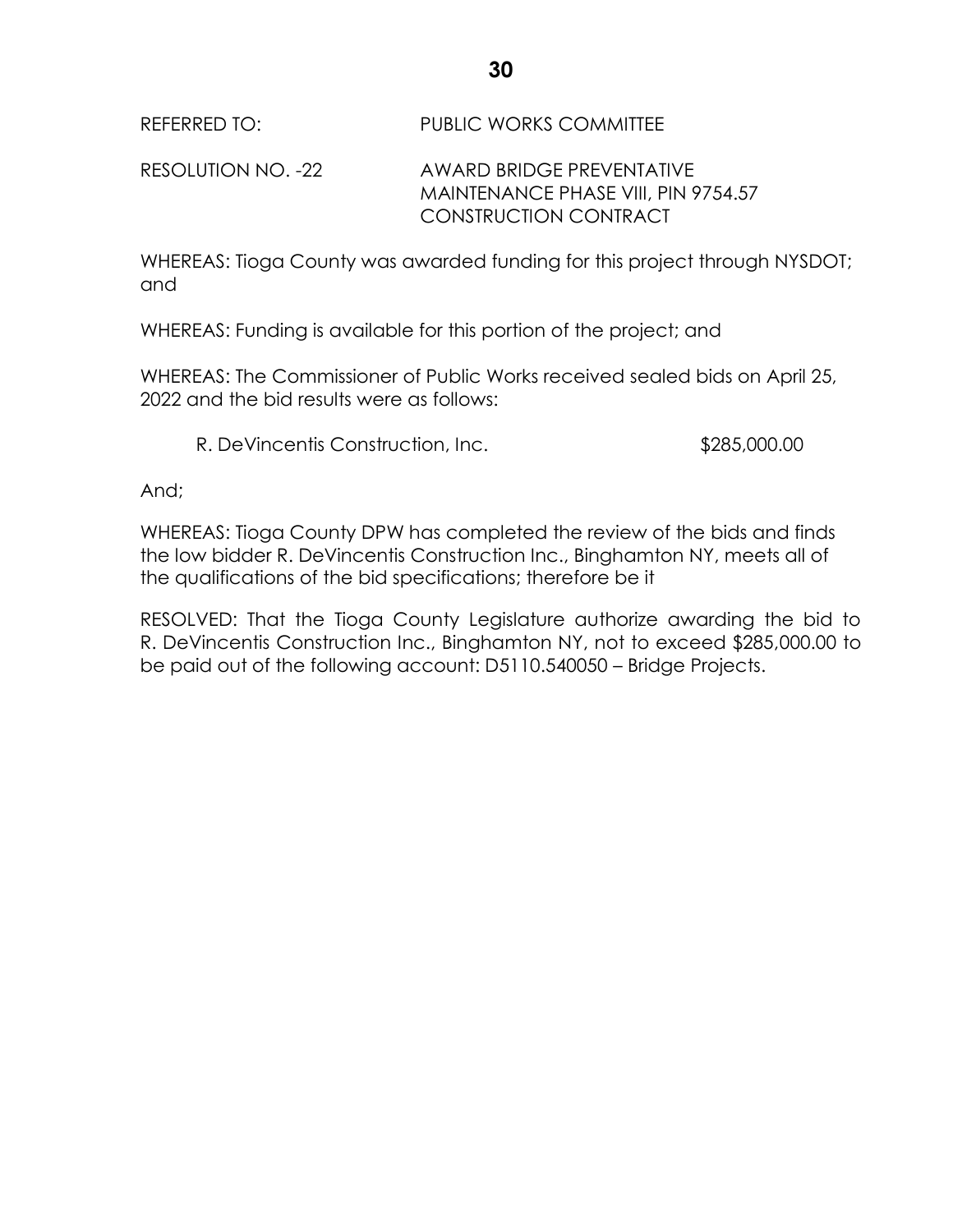### REFERRED TO: PUBLIC WORKS COMMITTEE

RESOLUTION NO. -22 AWARD HVAC CONTRACT FOR COUNTY OFFICE BUILDING

WHEREAS: Tioga County Public Works solicited bids for the HVAC work at the County Office Building; and

WHEREAS: The Commissioner of Public Works received three sealed bids on April 28, 2022 and the bids came in to as follows:

| Postler & Jaeckle Corporation, Endicott NY | \$246,900.00 |
|--------------------------------------------|--------------|
| J&K Plumbing and Heating, Binghamton NY    | \$255,000.00 |
| AFT Mechanical, Elmira NY                  | \$335,000.00 |

And;

WHEREAS: Tioga County DPW completed the review of the bid and finds the low bidder Postler & Jaeckle Corporation, Endicott, NY meets all of the qualifications of the specifications; therefore be it

RESOLVED: That the Tioga County Legislature authorize awarding the contract to Postler & Jaeckle Corporation, Endicott, NY not to exceed \$246,900.00 to be paid out of the following account: H1620.520911 – Renovations 56 Main Street.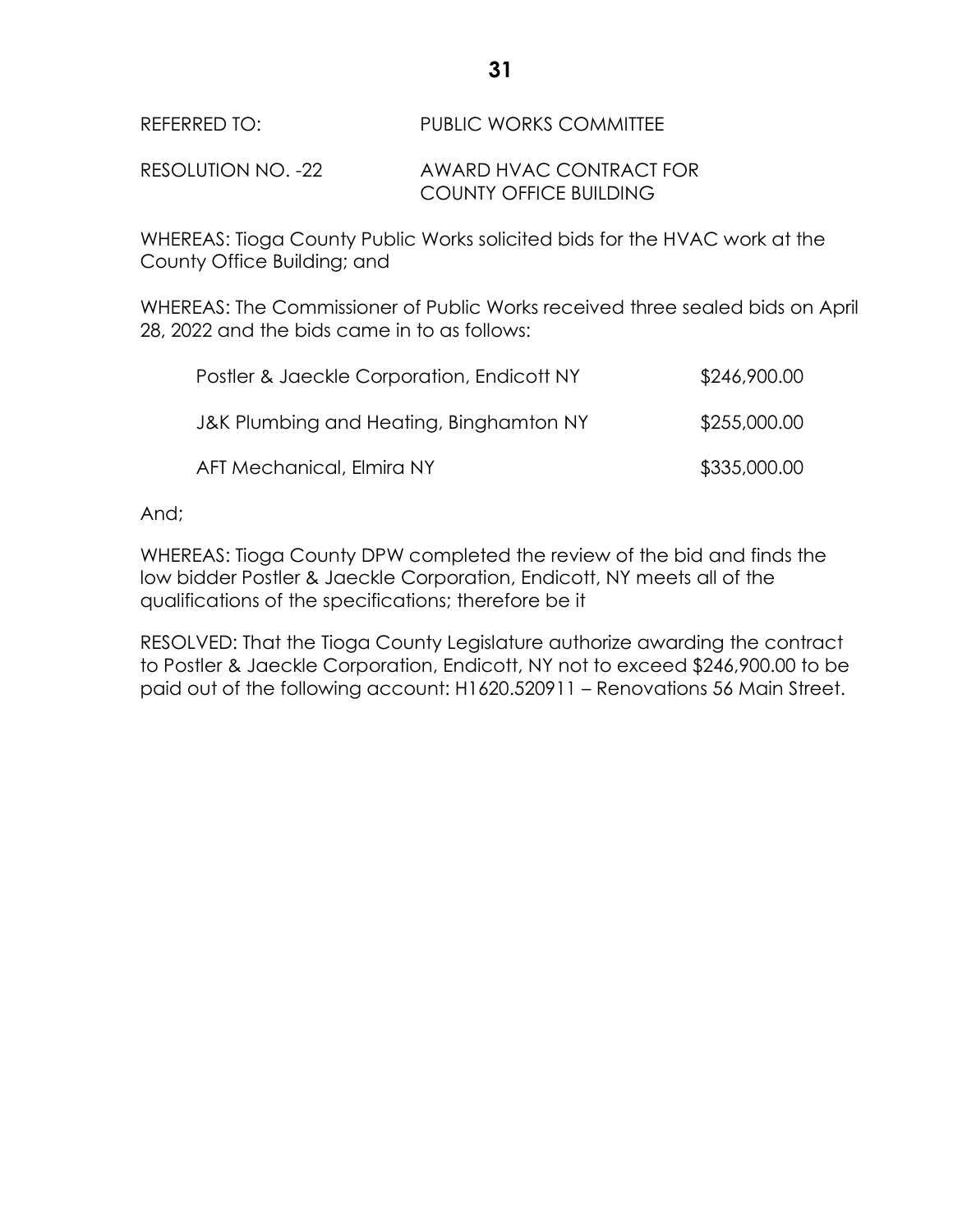| REFERRED TO: | <b>PUBLIC WORKS COMMITTEE</b> |
|--------------|-------------------------------|
|              | <b>PERSONNEL COMMITTEE</b>    |
|              |                               |

RESOLUTION NO. -22 AUTHORIZE OUT OF TITLE PAY PUBLIC WORKS DEPARTMENT

WHEREAS: In accordance with the CSEA collective bargaining agreement Article 4, Section E, Legislative approval is required to authorize out of title pay; and

WHEREAS: Due to an unexpected extended leave of absence, the work of the Mechanic Working Supervisor (CSEA SG 1) position would not be done by the incumbent from March 9, 2022 through June 18, 2022; and

WHEREAS: Due to the needs of the department, the Commissioner of Public Works assigned Mechanic Working Supervisor duties to Dereck Grier, Automotive Mechanic II (CSEA SG 4), as of March 10, 2022; and

WHEREAS: The Commissioner of Public Works will have an ongoing need to continue having Grier perform out-of-title work beyond 20 calendar days and through June 18, 2022; therefore be it

RESOLVED: That the Legislature authorizes out-of-title pay for Derek Grier, which is reflective of a retroactive hourly rate increase of \$4.93/hour effective March 10, 2022; and be it further

RESOLVED: That said out-of-title pay shall continue through June 18, 2022.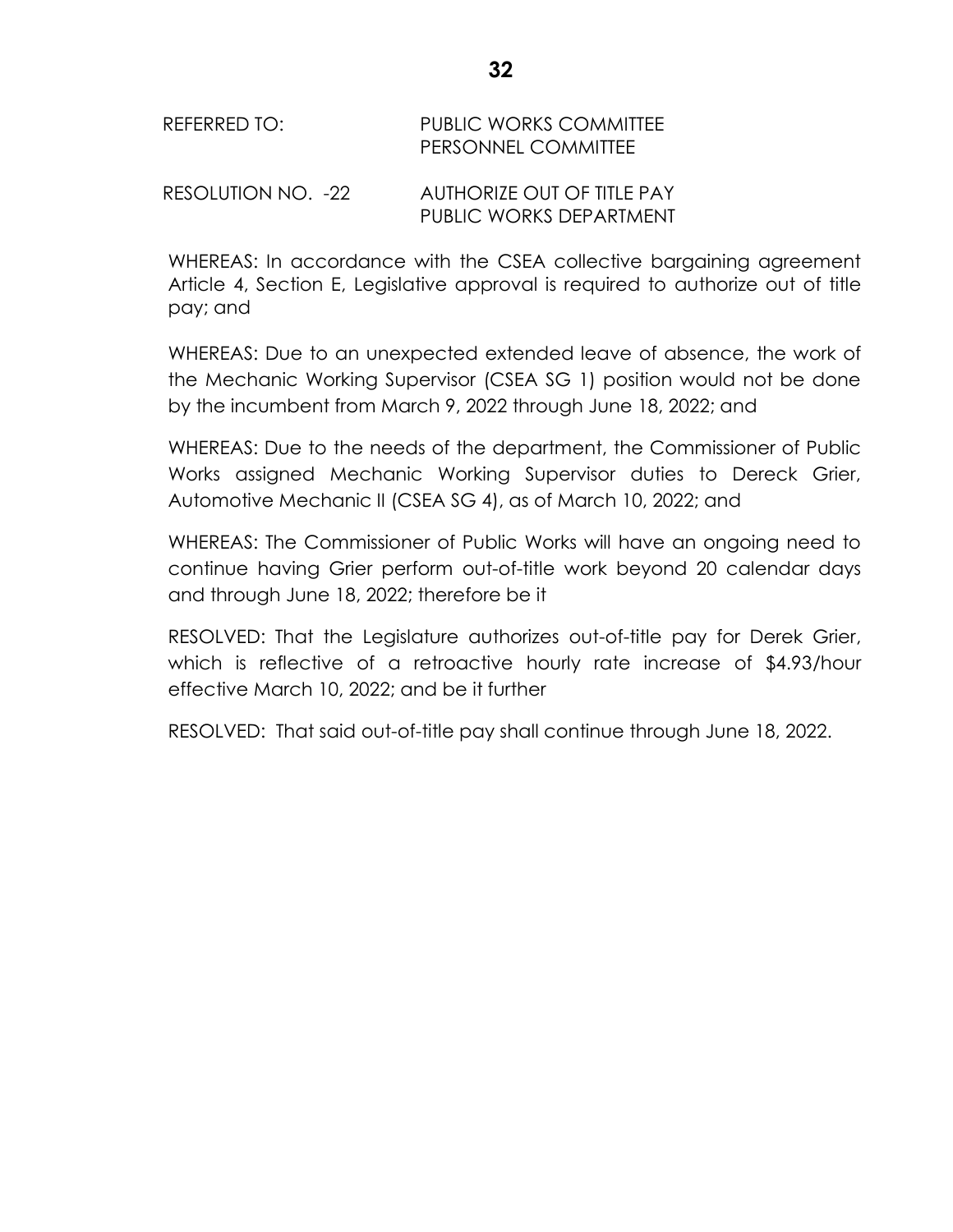| REFERRED TO:       | <b>PUBLIC WORKS COMMITTEE</b><br>PERSONNEL COMMITTEE                        |
|--------------------|-----------------------------------------------------------------------------|
| RESOLUTION NO. -22 | AUTHORIZE WAGE REALLOCATIONS WITHIN<br>CSEA SALARY SCHEDULE<br>PUBLIC WORKS |

WHEREAS: Legislative approval is required for a title's wage reallocation; and

WHEREAS: Effective February 7, 2022, the Federal Department of Transportation imposed much stricter and costly requirements for obtaining a Commercial Driver's License (CDL); and

WHEREAS: These new requirements will not only impact recruiting of new CDL drivers but also place greater importance on retaining existing staff in positions requiring CDLs; and

WHEREAS: In reviewing the current wage structure for Public Works titles, the Commissioner of Public Works noted a disparity between the Highway titles which require CDLs and the titles which do not require CDLs, further justifying an increase in wages for titles requiring CDLs; and

WHEREAS: Upon review by the Personnel Officer, two Highway positions need reclassifying to distinguish them from other positions that currently have the same title but do not require a CDL license; and

WHEREAS: The Legislature is aware of the shortage of CDL drivers in Tioga County and elsewhere, and is supportive of reallocating those titles which require CDLs; therefore be it

RESOLVED: That one position of Mechanic Working Supervisor in the Highway division of Public Works be reclassified to Heavy Mechanic Working Supervisor and one position of Working Supervisor in the Highway division of Public Works be reclassified to Highway Working Supervisor effective June 4, 2022 with both new titles requiring possession of a CDL license; and be it further

RESOLVED: That effective June 4, 2022 the following titles shall be reallocated as indicated below:

| Title:                                   | Current Wage: | New Wage:  |
|------------------------------------------|---------------|------------|
| <b>Heavy Mechanic Working Supervisor</b> | \$23.89/hr    | \$25.89/hr |
| <b>Highway Working Supervisor</b>        | \$23.89       | \$25.89    |
| <b>HEO Site Leader</b>                   | \$21.80       | \$23.89    |
| <b>HEO III</b>                           | \$19.70       | \$21.80    |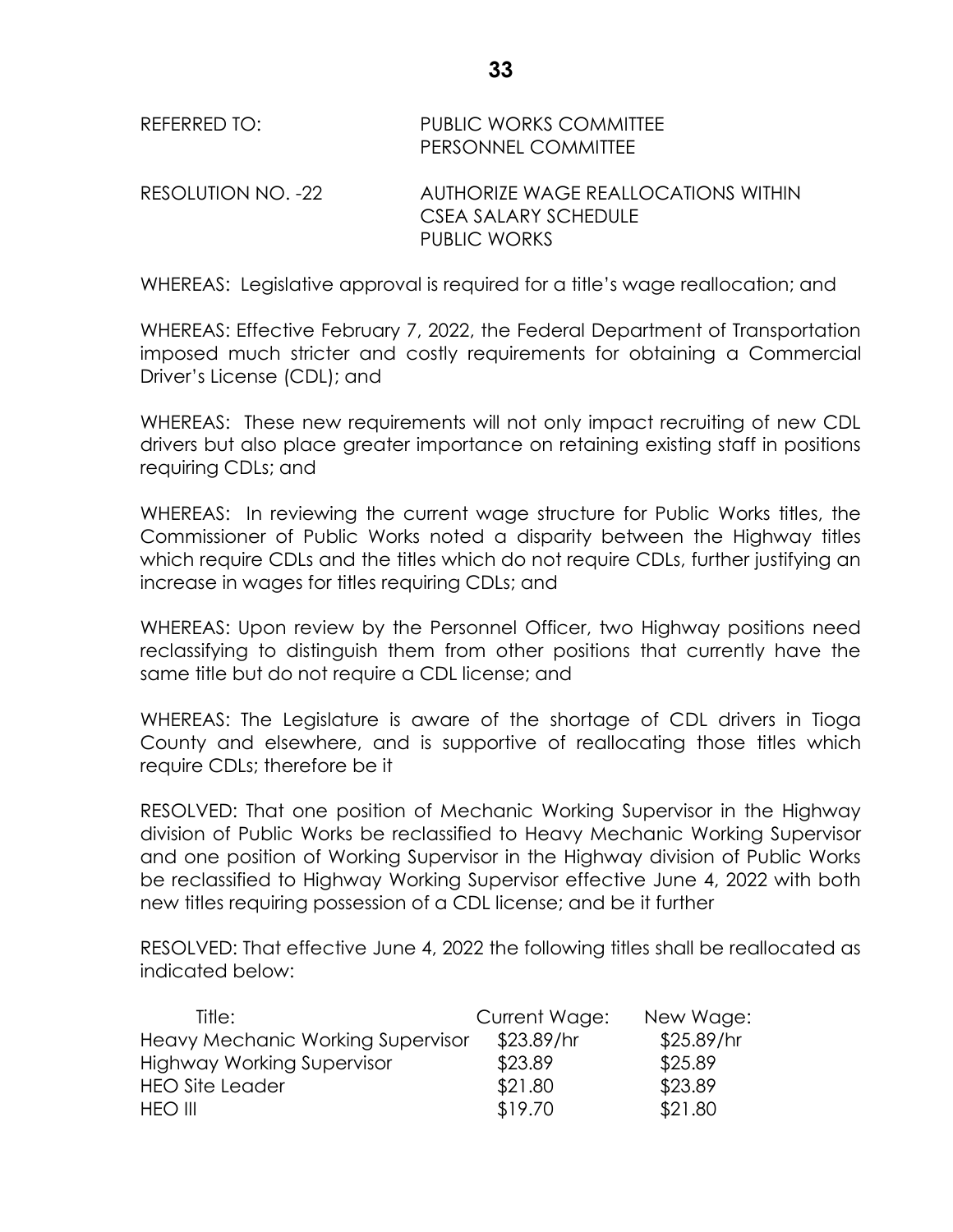| <b>HEO II</b> | \$18.96 | \$21.03 |
|---------------|---------|---------|
| HEO I         | \$18.20 | \$19.70 |
| MEO III       | \$17.45 | \$18.96 |
| MEO II        | \$16.69 | \$18.20 |

and be it further

RESOLVED: That the employees holding the above listed titles shall receive corresponding increases to their 2022 wages effective June 4, 2022.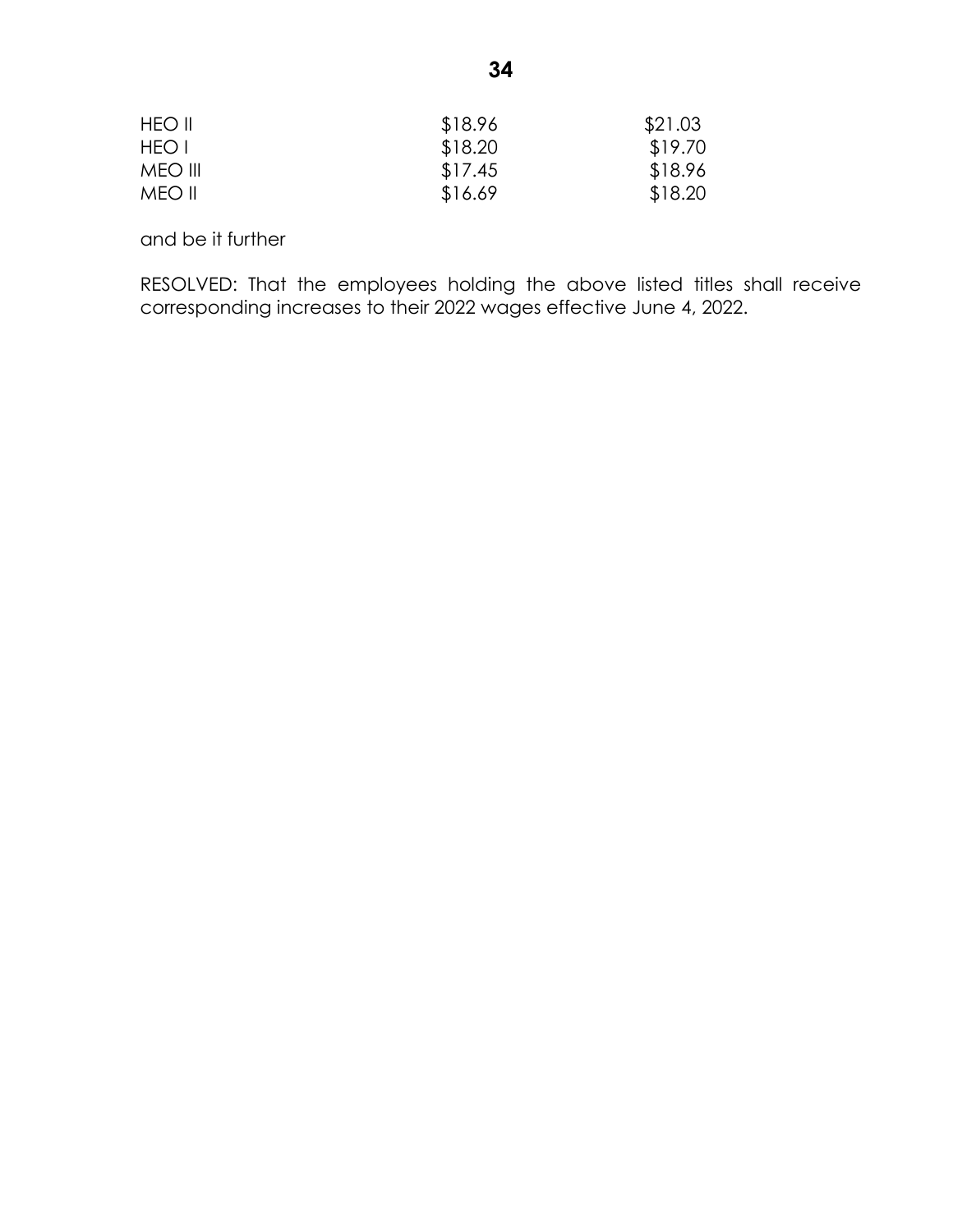| REFERRED TO:       | LEGAL/FINANCE COMMITTEE<br>PERSONNEL COMMITTEE<br>LEGISLATIVE WORKSESSION |  |
|--------------------|---------------------------------------------------------------------------|--|
| RESOLUTION NO. -22 | AUTHORIZE TEMPORARY STIPEND                                               |  |

(TREASURER'S OFFICE) WHEREAS: The Chief Information Officer is designated in County Policy as the responsible person for overseeing the administrative details of Tioga County's

purchasing program; and WHEREAS: This designation continues to be appropriate for all Information Technology equipment purchases and leases in obtaining the necessary

quotes, entering into contracts, disseminating Requests for Proposals (RFP), Requests for Qualifications (RFQ), bid specifications and, in conjunction with the Legislature, approving online purchasing agreements in accordance with the Purchasing and Payment Policy; and

WHEREAS: The Chief Accountant in the Treasurer's Office has a role in reviewing, in MUNIS, purchases made by all departments and is willing to take on additional duties to ensure proper procurement procedures and protocols are followed including, but not limited to: auditing of purchase orders over established threshold for requiring quotes, assisting Departments with acquiring quotes and bids, assisting Departments with State contract purchasing, updating procurement policy and financial guidelines, in accordance with Legislative approval, providing Departments with procurement training, and continuous research of available purchasing opportunities; and

WHEREAS: The County Treasurer is agreeable with Ms. Jerzak taking on this additional responsibility; and

WHEREAS: The Legislature is agreeable with a temporary trial basis arrangement until December 31, 2022; therefore be it

RESOLVED: That effective May 11, 2022, Stephanie Jerzak will assume the additional purchasing/procurement duties on a temporary trial basis through December 31, 2022; and be it further

RESOLVED: That in recognition of the additional responsibility, Ms. Jerzak will be granted an additional \$3,000 stipend annually to be prorated for the remainder of 2022; and be it further

RESOLVED: That should it be determined for any reason the designation is not working as expected, the designation, responsibilities and stipend shall terminate.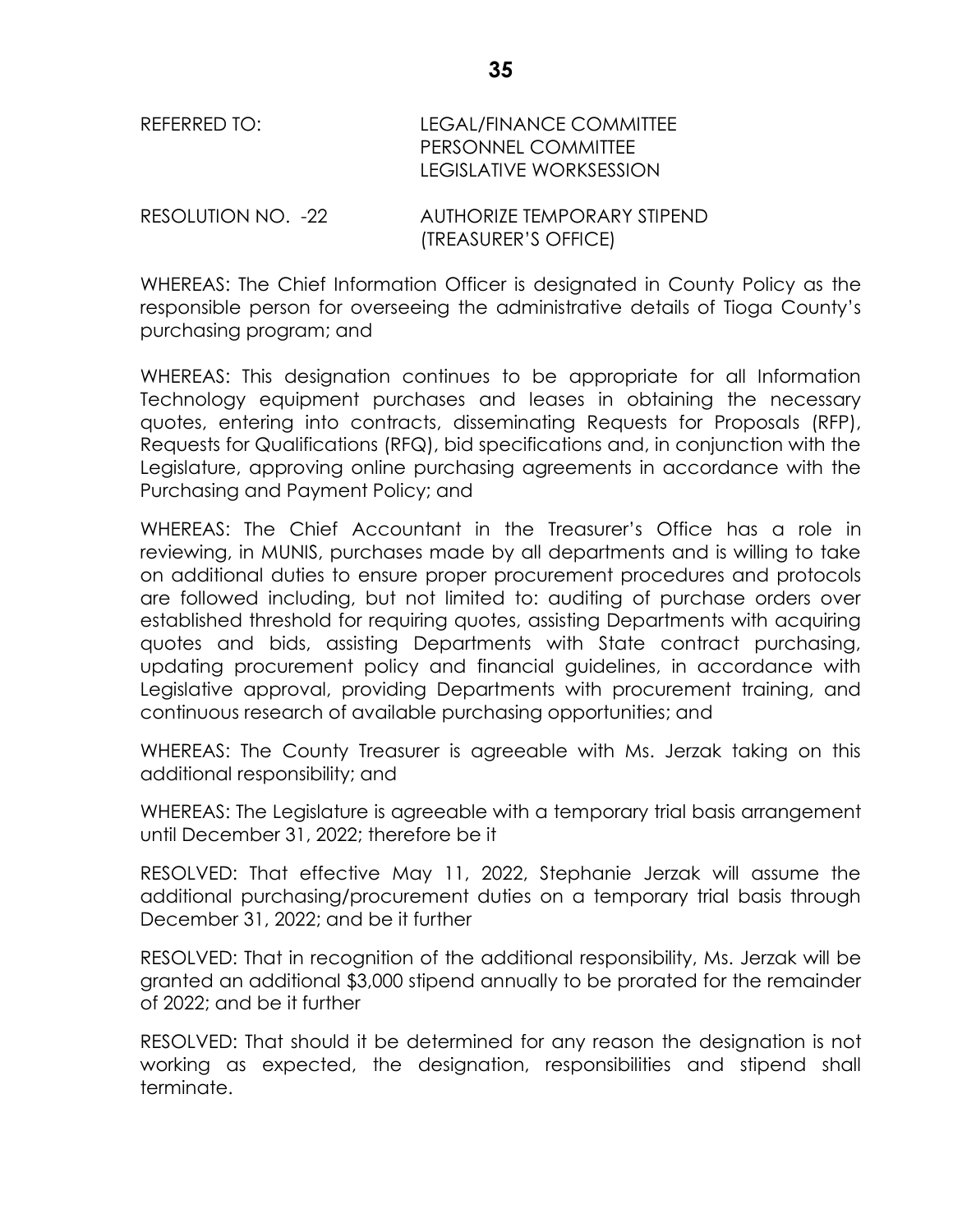| REFERRED TO:        | ADMINISTRATIVE SERVICES COMMITTEE<br><b>PERSONNEL COMMITTEE</b> |
|---------------------|-----------------------------------------------------------------|
| RESOLUTION NO. --22 | APPOINTMENT OF BOARD OF ELECTIONS                               |

DRIVERS PT

WHEREAS: Legislative approval is required for any appointment to any position not covered by a collective bargaining agreement or part of the management/ confidential listing; and

WHEREAS: Two positions for Driver PT for voting machine transportation, one Republican and one Democrat, were approved by the County Legislature to be added to the Board of Elections authorized part-time employee head count, effective January 1, 2022; and

WHEREAS: The Driver positions have been vacant since January 1, 2022; and

WHEREAS: The Election Commissioners have selected candidates to fill said vacancies; therefore be it

RESOLVED: That Charles W. Truman, Jr. and Kenneth I. Smith shall be appointed as Drivers PT, effective May 11, 2022, at the rate of \$15.00/hr.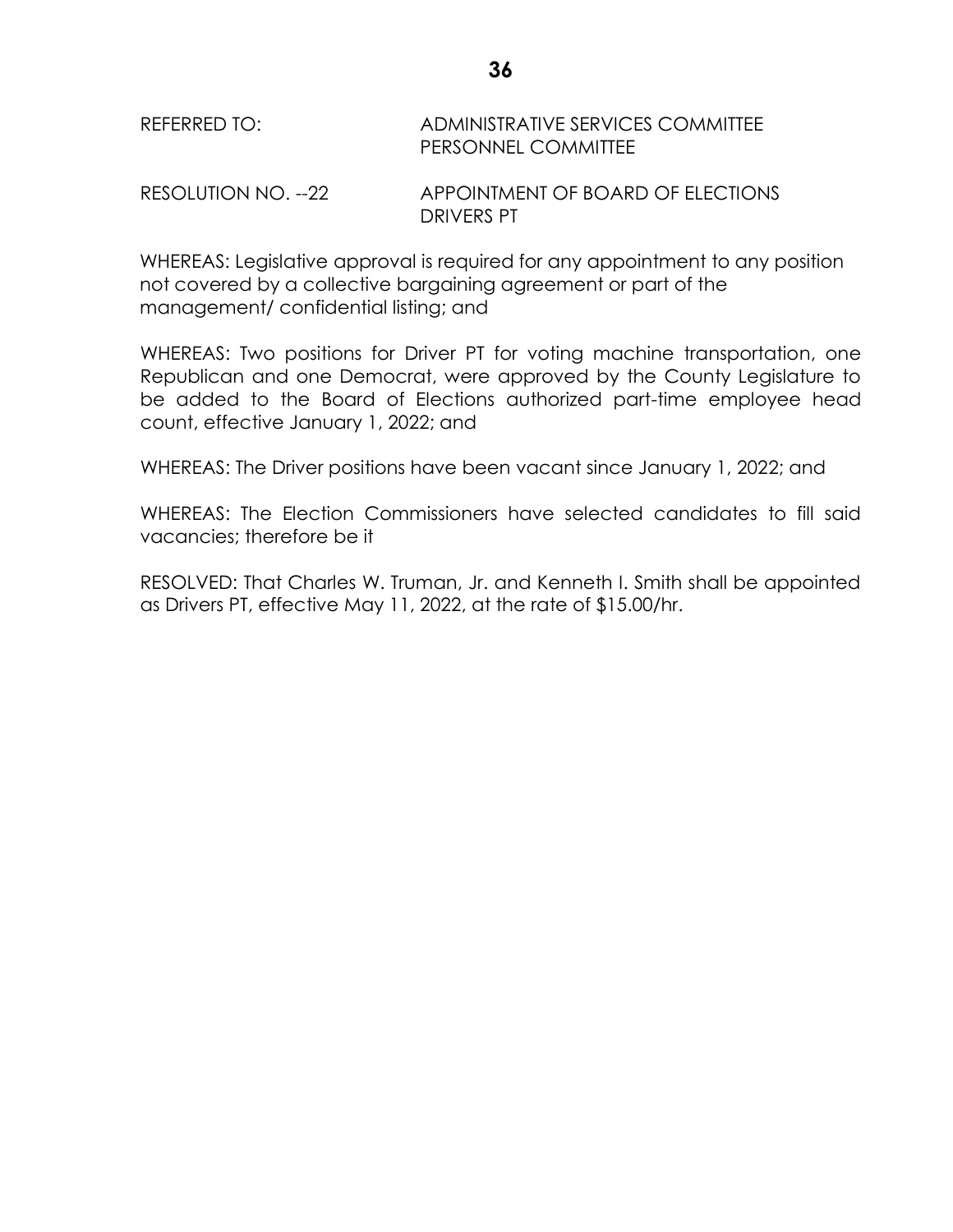| REFERRED TO: | <b>LEGISLATIVE WORKSESSION</b> |  |  |
|--------------|--------------------------------|--|--|
|              | <b>PERSONNEL COMMITTEE</b>     |  |  |

RESOLUTION NO. -22 STANDARD WORK DAY AND REPORTING RESOLUTION

WHEREAS: The New York State Retirement System created new reporting regulations in 2009 that require establishment of terms and work hours for elected and appointed officials and a resolution stating such at the onset of each term; therefore be it

RESOLVED: That the County of Tioga hereby establishes the following as standard work days for elected and appointed officials, and will report the following days worked to the New York State and Local Employees' Retirement System based on the record of activities maintained and submitted by the following officials to the Clerk of this body;

| <b>Title</b>                         | <b>Name</b>     | <b>Standard</b><br><b>Work Day</b><br>(Hrs/day) | Term<br><b>Begins/Ends</b> | Days/Month<br>(based on<br><b>Record of</b><br><b>Activities)</b> | Pay<br>Frequency | <b>Not</b><br><b>Submitted</b> |
|--------------------------------------|-----------------|-------------------------------------------------|----------------------------|-------------------------------------------------------------------|------------------|--------------------------------|
| <b>Elected</b><br><b>Officials</b>   |                 |                                                 |                            |                                                                   |                  |                                |
| <b>District</b>                      | Kirk            |                                                 | $1/1/22$ -                 |                                                                   |                  |                                |
| Attorney                             | Martin          | 7                                               | 12/31/25                   | 31.62                                                             | <b>Biweekly</b>  |                                |
|                                      | Martha          |                                                 | $1/1/22$ -                 |                                                                   |                  |                                |
| Legislator                           | Sauerbrey       | 6                                               | 12/31/25                   | 25.20                                                             | <b>Biweekly</b>  |                                |
|                                      | S Tracy         |                                                 | $1/1/22$ -                 |                                                                   |                  |                                |
| Legislator                           | Monell          | 6                                               | 12/31/25                   | 6.42                                                              | Monthly          |                                |
|                                      | James           |                                                 | $1/1/22$ -                 |                                                                   |                  |                                |
| Treasurer                            | McFadden        | 7                                               | 12/31/25                   | 22.10                                                             | <b>Biweekly</b>  |                                |
| <b>Appointed</b><br><b>Officials</b> |                 |                                                 |                            |                                                                   |                  |                                |
| <b>Budget</b>                        | Jackson         |                                                 | $1/1/22$ -                 |                                                                   |                  |                                |
| Officer (PT)                         | <b>Bailey</b>   | 6                                               | 12/31/25                   | 12.10                                                             | Biweekly         |                                |
| 1st Assistant                        |                 |                                                 |                            |                                                                   |                  |                                |
| Public                               | Todd            |                                                 | $1/1/22$ -                 |                                                                   | Biweekly         |                                |
| Defender                             | Miller          | $\overline{7}$                                  | 12/31/25                   | 18.92                                                             |                  |                                |
| Assistant<br>Public<br>Defender      | Rhonda<br>Pasto | $\overline{7}$                                  | $1/1/22$ -<br>12/31/25     | 11                                                                | Biweekly         |                                |